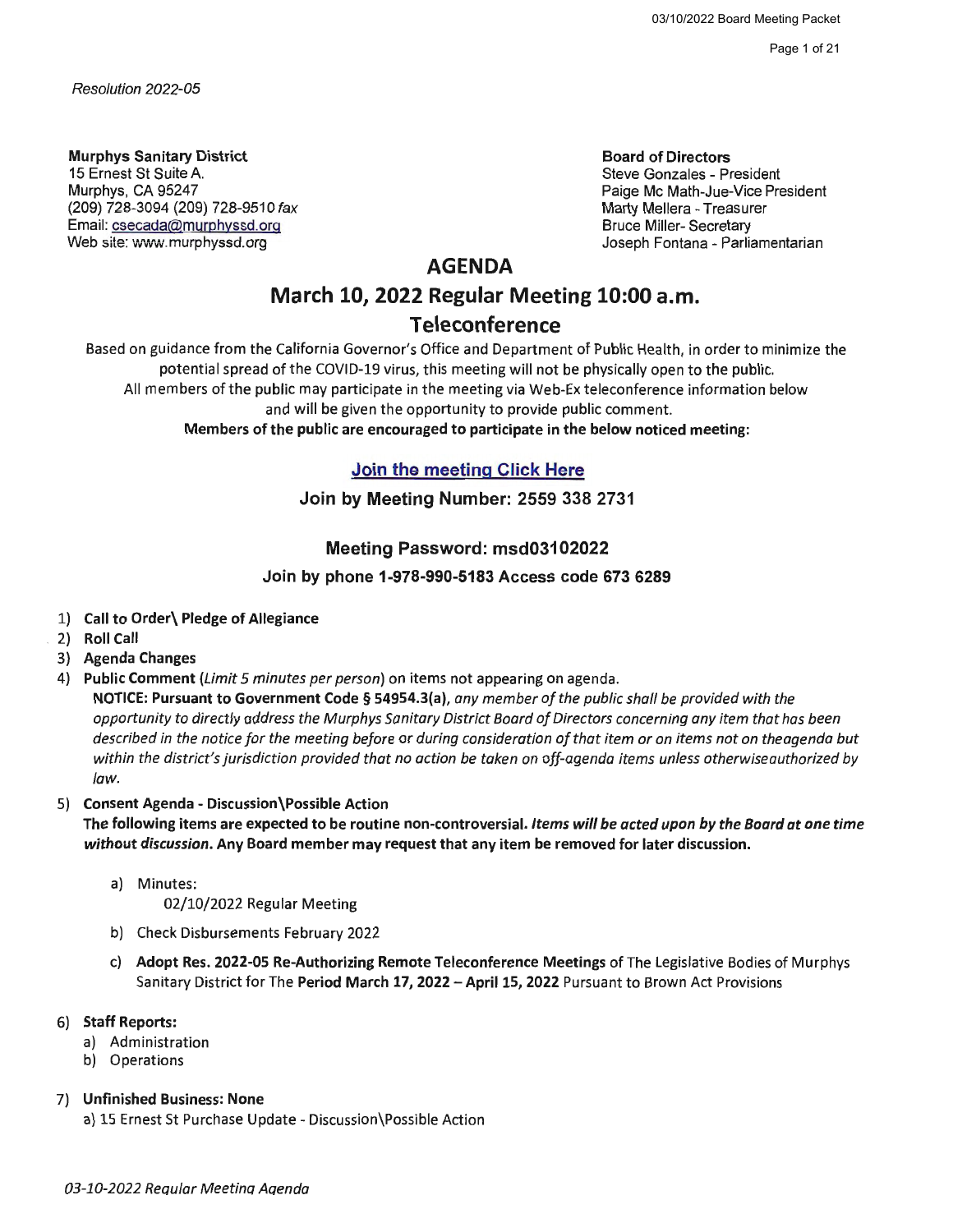Page 2 of 21

Resolution 2022-05

#### 8) **New Business:**

- a) Update Salary Schedule Discussion\Possible Action
- b) Update Employee Medical Benefit Discussion\Possible Action
- c) Update Employee Benefit Package Discussion\Possible Action Employer Contribution to Supplemental 457 Plan Identify other Employee Benefits to Offer
- d) Change Banking for Operation Account Discussion\Possible Action
- 9) **Information Only-700 Forms Due 04/01/2022 Ethics** & **Sexual Harassment Prevention Training**
- 10) **Ad Hoc Committee Website Hosting** & **email Update**
- 11) **Director Comments**
- 12) **Next Meeting Agenda Items**
- 13) **Next Regular Meeting: April 14, 2022 10:00 a.m.**
- 14) **Adjournment**

#### *Public Notice: All or a portion of this meeting is being recorded for purpose of public broadcast and/or internet posting.*

Materials related to any item on this Agenda, are available for public inspection in the District Office at 15 Ernest St Suite Murphys, CA 95247 during normal business hours. Information on materials in the agenda is also available via email request to csecada@murphyssd.org. Any material provided to the legislative body at the meeting by agency staff or amember of the legislative body will be available at the public meeting; documents provided by others will be available right after the meeting. This agenda shall be made available upon request in alternative formats to persons with a disability, as required by the Americans with Disabilities Act of 1990 (42USC, §12132) and the Ralph M. Brown Act, CA Government Code §54954.2. Any persons requesting a disability related modification or accommodation in order to participate in themeeting should contact Cindy Secada at 209-728-3094, during regular business hours, at least 72 hours prior to themeetings or via email at csecada@murphyssd.org . **Regular meetings are held on the second Thursday of the month at 10:00 A.M. at the districts main office located at 15 Ernest Street Suite A. Murphys, CA 95247 or Teleconference**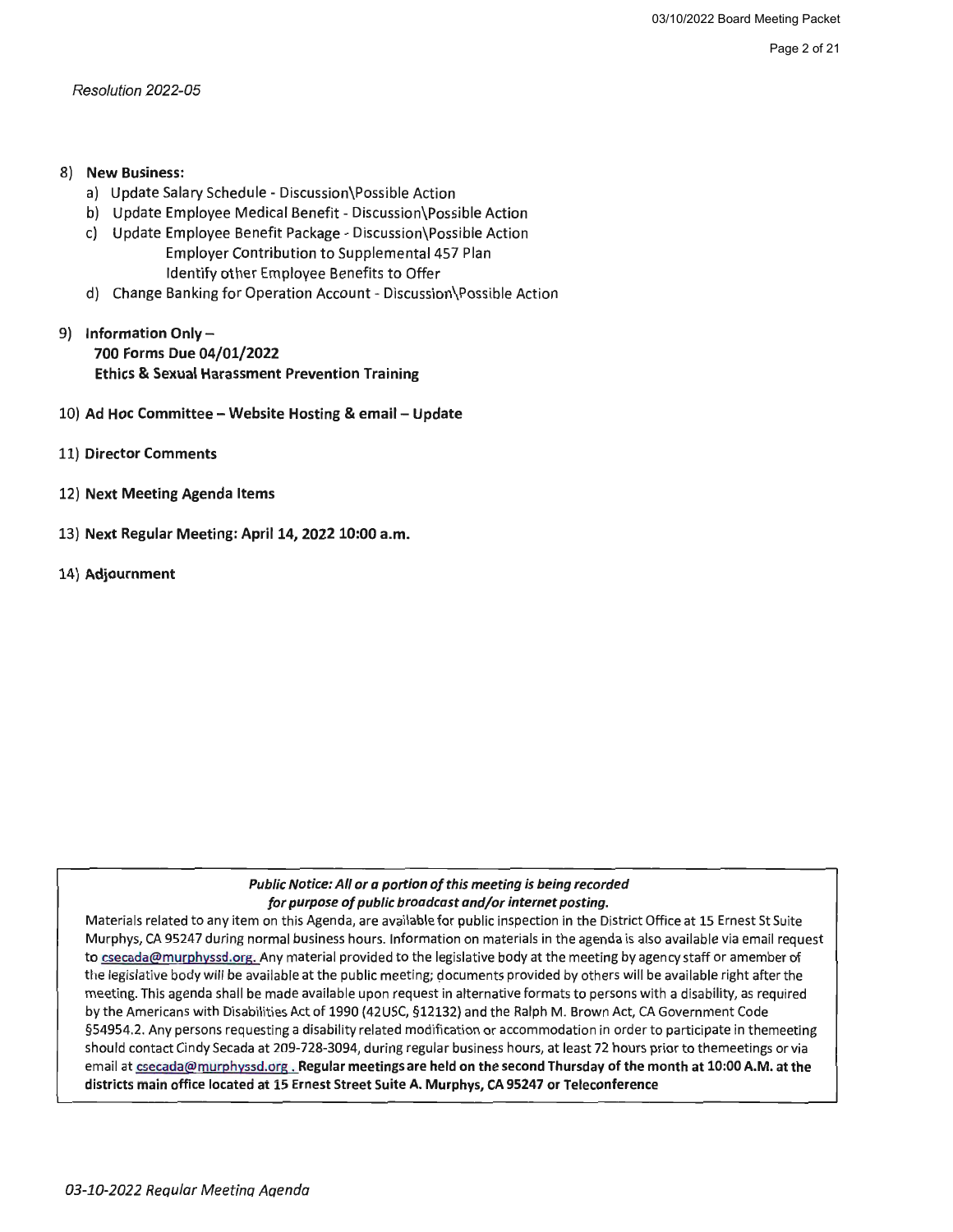Page 3 of 21

## Murphys Sanitary District **MINUTES - Regular Board Meeting** Thursday, February 10, 2022

### Board of Directors

Steve Gonzales - President Paige Mc Math-Jue-Vice President Marty Mellera - Treasurer Bruce Miller- Secretary Joseph Fontana - Parliamentarian

- 1) Call to Order 10:00 a.m. Pledge of Allegiance
- 2) Roll Call Joseph Fontana, Bruce Miller, Marty Mellera, Paige McMath-Jue (Via Remote) & Steve Gonzales
- 3) Agenda Changes None
- 4) Public Comment None
- 5) Consent Agenda
	- a) Minutes

01/13/2022 Regular Meeting

- b) Check Disbursements January 2022 Director B. Miller has a question in regards to the AT&T billing and will meet with "Accounts Payable" outside of meeting with any further questions.
- c) Adopt Res. 2022-04 Re~Authorizing Remote Teleconference Meetings of The Legislative Bodies of Murphys Sanitary District for The Period February 15, 2022 - March 16, 2022 Pursuant to Brown Act Provisions

Motion: Directors J. Fontana & M. Mellera motion to accept the Consent Agenda as presented; Minutes, Check Disbursements, January 2022 & continue Res. 2022-04 Remote Teleconference Meetings: Roll Call Vote (5) Yeas (OJ Nays

- 6) Staff Reports
	- a) Administration C. Secada informs the Board Income/Expense Sheet continuing to be updated as needed
	- b) Operations D. Murphy informs the Board that the Hydro had some programming issues and is currently in repair, no other concerns, see Operations Report; Brief discussion in regards to Operations Education/Training Requirements & Limits; Reviewing Benefits, agendize for discussion, next Regular Board Meeting.
- 7) Unfinished Business
	- a) Investment Policy Board & Staff Review & Discuss No Action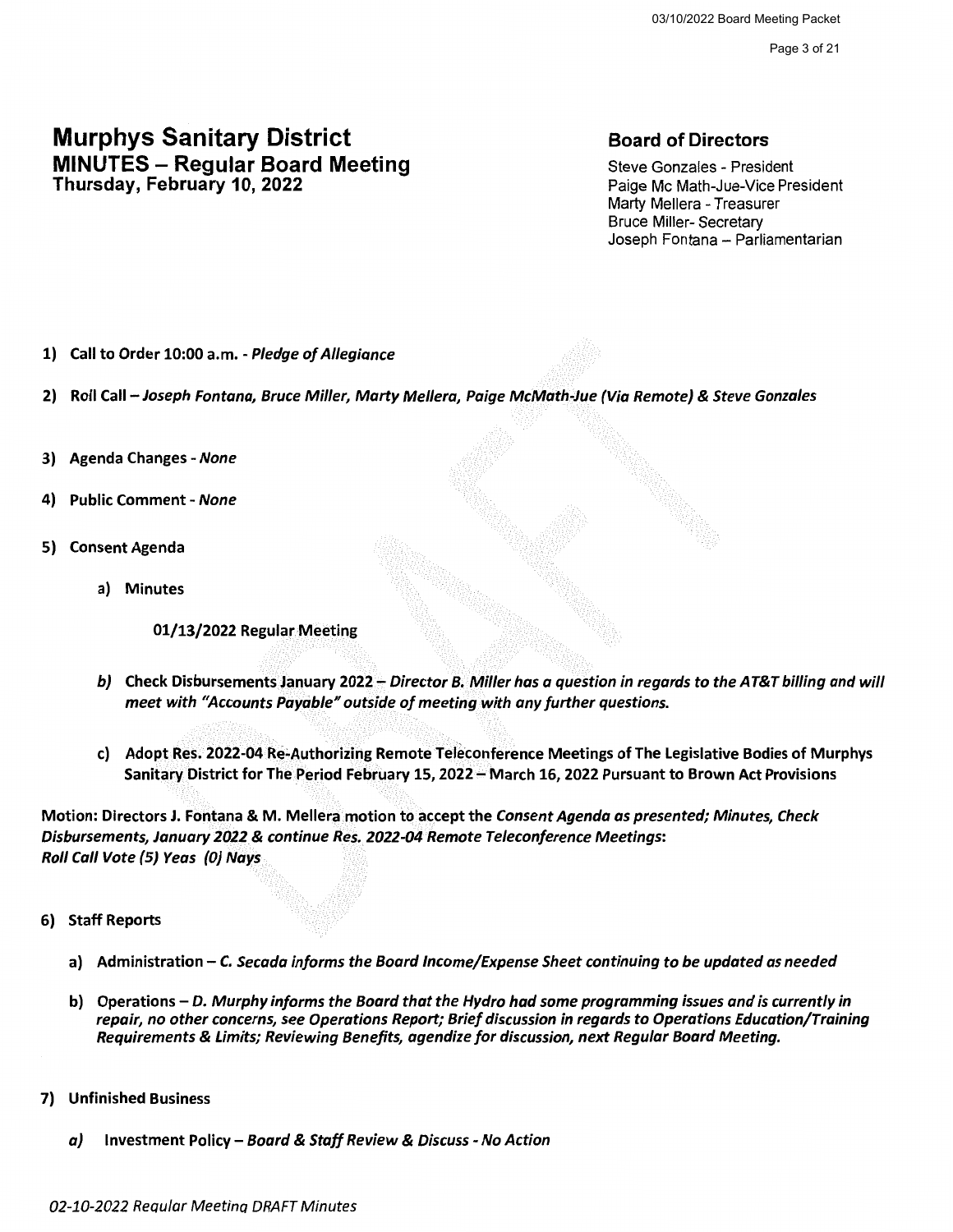- 8) New Business
	- a) Operating Fund and Strategy Fund Policy Update Board & Staff Review & Discuss, Changes as requested to be included for review in the next Administration Report.

Motion: Directors P. McMath-Jue & J. Fontana motion to approve the Operating & Strategy Fund Policy Update as presented with the following change; Must have a Quorum no less than (3J Board Members with a "3/3 approval vote" to spend Money out of the Discretionary Funds for anything *\$50,000.00* or higher: Roll Call Vote {5J Yeas (OJ Nays

- b) Woodland Lift Station Pump Review and Possible Upgrade Board, Staff & Operations Review & Discuss
	- D. Murphy informs the Board that the one of the pumps at the Woodland Lift Station has been replaced due to underperformance. Failed Pump was sent off to be rebuilt for replacing the  $2^{nd}$  pump.
- c) Update Board Policy Manual Stipends for Committees
	- Board & Staff Review & Clarify Stipend Policy for Committee Director S. Gonzales requests to add A. Milliken to Ad Hoc Committee

Motion: Directors B. Miller & J. Fontana motion to approve the Updated Board Policy Clarifying Stipend Policy for Committee as discussed & reviewed: Roll Call Vote {5J Yeas (OJ Nays

- d) Determine Repairs and Upgrades for 15 Ernest St Property Board & Staff Review & Discuss Staff directed to get estimates and a list of repairs/upgrades needed for *15* Ernest St, bring back for Board Review.
- 9) Ad Hoc Committee Website Hosting & email Director B. Miller has researched information in regards to updating our MSD Website Hosting & Email & will work with· office staff to gather information and to make changes as necessary.
- 10) Director Comments Director 8. Miller reminds the Board to renew their "Ethics Training" if needed; Informs the board of a Water Testing program through the CDC - C. Secada will gather more information; Director J. Fontana would like to look into other banking options- Agendize to next Regular Board Meeting
- 11) Next Meeting Agenda Items Reviewing Staff/Operations Benefits; Further discussion into Bank Options

12) Next Regular Meeting: March 10, 2022 10:00 a.m.

13) Adjournment *-12:03* P.M.

Respectfully;

Amy R Milliken

Bruce Miller, Secretary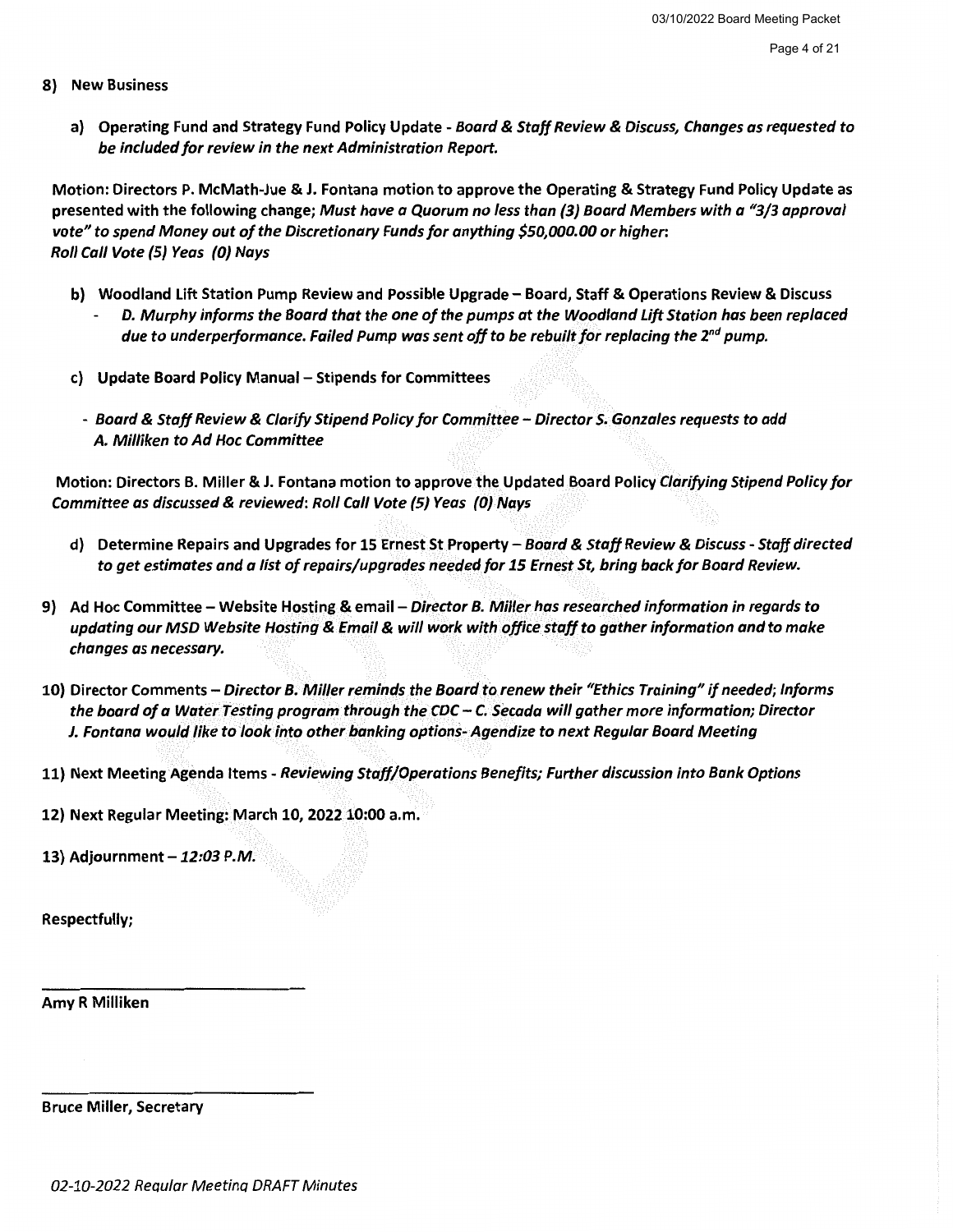$\mathcal{A}^{\text{out}}$ 

Page 5 of 21

 $\sim$  .

## **Murphys Sanitary District Monthly Expenses February 2022**

| Type                    | Date<br>Num     | Name                                | Memo                                         | Amount      |
|-------------------------|-----------------|-------------------------------------|----------------------------------------------|-------------|
|                         |                 |                                     |                                              |             |
| Check                   | 02/01/2022 4    | coPOWER                             | Dental & Vision Insurance Feb 2022           | -285.82     |
| <b>Bill Pmt - Check</b> | 02/03/2022 9618 | Kim Delbar Cleaning Service         | Office Cleaning Monthly February 2022        | -60.00      |
| <b>Bill Pmt - Check</b> | 02/07/2022 9619 | Alpha                               | Groundwater Research & Monitoring            | $-621.00$   |
| <b>Bill Pmt - Check</b> | 02/07/2022 9620 | Aramark                             | Uniforms                                     | $-222.13$   |
| Bill Pmt -Check         | 02/07/2022 9621 | Calaveras Power Agency              | <b>WWTP - Electric</b>                       | $-3,115.92$ |
| <b>Bill Pmt -Check</b>  | 02/07/2022 9622 | Condor Earth Technologies, Inc.     | 4th QTR Research & Monitoring - October 2021 | $-4,100.55$ |
| <b>Bill Pmt - Check</b> | 02/07/2022 9623 | <b>Modesto Welding Products</b>     | Argon rental and Oxygen charges              | $-14.00$    |
| <b>Bill Pmt -Check</b>  | 02/07/2022 9624 | Mother Lode Answering Service       | <b>Answering Service</b>                     | $-262.00$   |
| Bill Pmt -Check         | 02/07/2022 9625 | Murphys Sanitary District           | <b>VOID</b>                                  | 0.00        |
| <b>Bill Pmt - Check</b> | 02/07/2022 9626 | Weco Industries, LLC                | TP - Repair/Maintainance - Jetter Problem    | $-453.68$   |
| <b>Bill Pmt - Check</b> | 02/07/2022 9627 | The Red Store                       | Misc Supplies - Smoke Detector & Funnel      | -63.27      |
| Check                   | 02/08/2022      | Vanco Services                      | January auto pay                             | $-83.00$    |
| Paycheck                | 02/09/2022 9628 | Hemstad, Eric N                     | PR 02092022                                  | $-1,364.62$ |
| Paycheck                | 02/09/2022 9629 | Milliken, Amy R                     | PR 02092022                                  | -739.26     |
| Paycheck                | 02/09/2022 9630 | Murphy, Daniel W.                   | PR 02092022                                  | $-2,645.18$ |
| Paycheck                | 02/09/2022 9631 | Onstad, Joseph C                    | PR 02092022                                  | $-1,784.21$ |
| Paycheck                | 02/09/2022 9632 | Petersen, Carolyn M                 | PR 02092022                                  | $-421.80$   |
| Paycheck                | 02/09/2022 9633 | Secada, Cynthia D                   | PR 02092022                                  | $-2,943.58$ |
| <b>Liability Check</b>  | 02/09/2022 1    | CalPERS                             | PR 02092022                                  | $-2,768.30$ |
| <b>Liability Check</b>  | 02/09/2022 2    | EDD                                 | PR 02092022                                  | $-512.89$   |
| <b>Liability Check</b>  | 02/09/2022 3    | <b>EFTPS Federal Taxes</b>          | PR 02092022                                  | $-2,852.80$ |
| Check                   | 02/09/2022      | El Dorado Savings Bank              | Wire transfer                                | $-30.00$    |
| <b>Bill Pmt-Check</b>   | 02/10/2022 9634 | <b>Bruce Miller</b>                 | Regular meeting 02102022                     | $-100.00$   |
| <b>Bill Pmt - Check</b> | 02/10/2022 9635 | Joseph Fontana                      | Regular meeting 02102022                     | $-100.00$   |
| <b>Bill Pmt - Check</b> | 02/10/2022 9636 | Marty Mellera                       | Regular meeting 02102022                     | $-100.00$   |
| <b>Bill Pmt - Check</b> | 02/10/2022 9637 | Paige Paige Mihlinich Mc Math       | Regular meeting 02102022                     | $-100.00$   |
| <b>Bill Pmt -Check</b>  | 02/10/2022 9638 | <b>Steve Gonzales</b>               | Regular meeting 02102022                     | $-100.00$   |
| <b>Bill Pmt -Check</b>  | 02/10/2022 9639 | Mountain Oasis Water                | Drinking water                               | -43.90      |
| Check                   | 02/15/2022 4    | CalPERS Health Insurance            | Medical Insurance                            | $-4,874.41$ |
| <b>Bill Pmt-Check</b>   |                 | 02/15/2022 9640 AT&T - Office Phone | Office - Phone                               | $-145.96$   |
| Bill Pmt -Check         | 02/15/2022 9641 | AT&T Murphys Grade Alarm            | Murphys Grade Alarm Access Line              | $-70.25$    |
| Bill Pmt -Check         |                 | 02/15/2022 9642 AT&T Six Mile Phone | Six Mile - Phone                             | -86.34      |
| Bill Pmt -Check         | 02/17/2022 9643 | Gateway Press, Inc.                 | Grease Trap Report Forms                     | $-157.66$   |
| <b>Bill Pmt -Check</b>  | 02/17/2022 9644 | PGE-Emerald Creek Pump Station      | 1/10/22 - 2/10/2022 - Electric Collections   | $-144.14$   |
| <b>Bill Pmt - Check</b> | 02/17/2022 9645 | PGE-Office                          | 1/10/22 - 2/10/2022 - Office Electric        | -199.73     |
| Bill Pmt -Check         | 02/17/2022 9646 | <b>UPUD</b>                         | Water Standby charges                        | -804.00     |
| Paycheck                | 02/23/2022 9647 | Hemstad, Eric N                     | PR 02232022                                  | $-1,364.62$ |
| Paycheck                | 02/23/2022 9648 | Milliken, Amy R                     | PR 02232022                                  | $-664.94$   |
| Paycheck                | 02/23/2022 9649 | Murphy, Daniel W.                   | PR 02232022                                  | $-2,730.02$ |
| Paycheck                | 02/23/2022 9650 | Onstad, Joseph C                    | PR 02232022                                  | $-1,859.05$ |
| Paycheck                | 02/23/2022 9651 | Petersen, Carolyn M                 | PR 02232022                                  | $-463.40$   |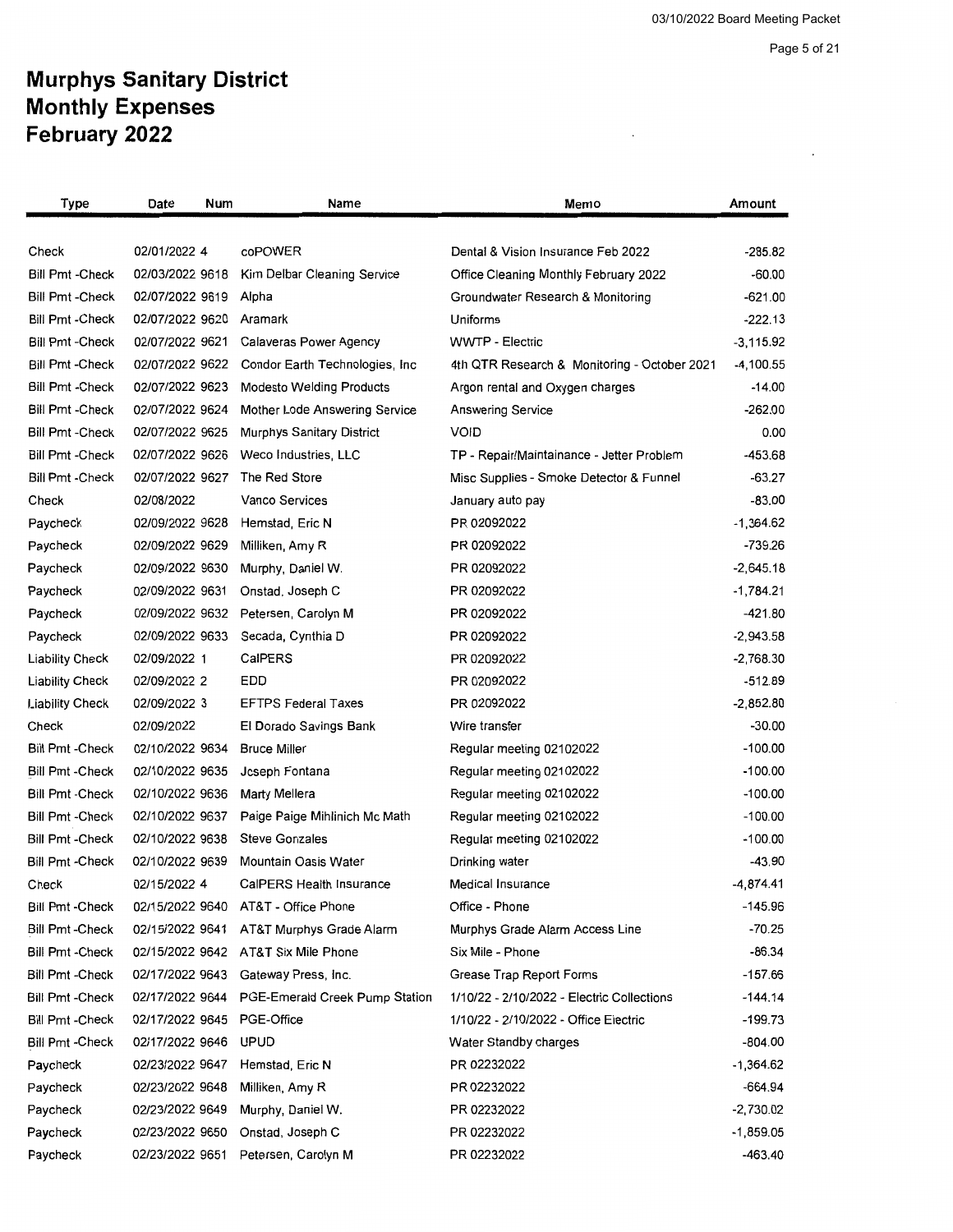Page 6 of 21

## **Murphys Sanitary District Monthly Expenses February 2022**

| Paycheck               | 02/23/2022 9652 | Secada, Cynthia D          | PR 02232022                                     | $-2.693.59$ |
|------------------------|-----------------|----------------------------|-------------------------------------------------|-------------|
| Liability Check        | 02/23/2022 1    | CalPERS                    | PR 02232022                                     | $-2,768.30$ |
| <b>Liability Check</b> | 02/23/2022 2    | <b>EDD</b>                 | PR 02232022                                     | -579.78     |
| Liability Check        | 02/23/2022 3    | <b>EFTPS Federal Taxes</b> | PR 02232022                                     | $-3.102.22$ |
| Bill Pmt - Check       | 02/23/2022 9653 | AT&T Internet - Office     | Internet office                                 | $-75.97$    |
| Check                  | 02/23/2022 9654 | STP0003                    | STP0003 - Sold Partial Month Refund             | -42.00      |
| <b>Bill Pmt-Check</b>  | 02/24/2022 9655 | Carbon Copy                | Copy Machine - Six Mile                         | $-10.65$    |
| <b>Bill Pmt -Check</b> | 02/24/2022 9656 | <b>Comcast Business</b>    | Office - Internet                               | $-135.56$   |
| <b>Bill Pmt-Check</b>  | 02/24/2022 9657 | Carbon Copy                | Copy Machine - Office                           | $-18.65$    |
| Bill Pmt - Check       | 02/28/2022 9658 | Comcast- Emerald Creek     | Emerald Creek - Alarm Access Line - Feb/Marc    | $-106.84$   |
| Bill Pmt -Check        | 02/28/2022 9659 | US Bank                    | Misc Office/TP Supplies; Fuel: WWTP Electric; \ | $-1,857.52$ |
| Bill Pmt -Check        | 02/28/2022 9660 | <b>USABlueBook</b>         | Misc TP Supplies - Hach Solution; replacement ( | $-83.25$    |

TOTAL -50,926.76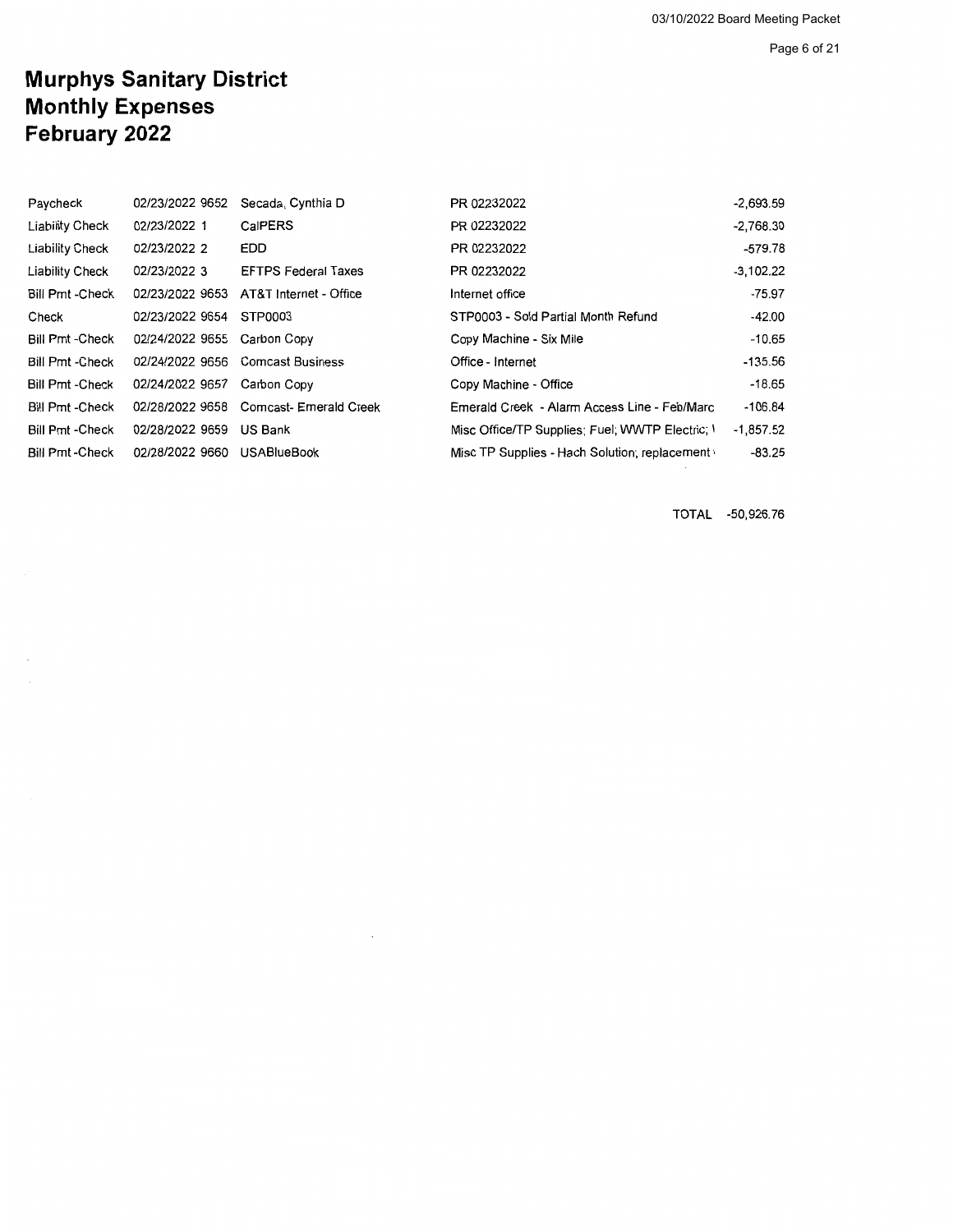RESOLUTION OF THE BOARD OF DIRECTORS OF THE MURPHYS SANITARY DISTRICT PROCLAIMING A LOCAL EMERGENCY PERSISTS, RATIFYING THE PROCLAMATION OF A STATE OF EMERGENCY BY EXECUTIVE ORDER N-29-20 MARCH 4, 2020, AND RE-AUTHORIZING REMOTE TELECONFERENCE MEETINGS OF THE LEGISLATIVE BODIES OF MURPHYS SANITARY DISTRICT FOR THE PERIOD MARCH 17, 2022 THROUGH APRIL 15, 2022 PURSUANT TO BROWN ACT PROVISIONS.

#### **RESOLUTION NO. 2022-05**

**WHEREAS,** the MURPHYS SANITARY DISTRICT is committed to preserving and nurturing public access and participation in meetings of the Board of Directors; and

**WHEREAS,** all meetings of MURPHYS SANITARY DISTRICT's legislative body are open and public, as required by the Ralph M. Brown Act (Cal. Gov. Code 54950- 54963), so that any member of the public may attend, participate, and watch the district's legislative bodies conduct their business; and

**WHEREAS,** the Brown Act, Government Code section 54953(e), makes provision for remote teleconferencing participation in meetings by members of a legislative body, without compliance with the requirements of Government Code section 54953(b)(3), subject to the existence of certain conditions; and

**WHEREAS,** a required condition is that a state of emergency is declared by the Governor pursuant to Government Code section 8625, proclaiming the existence of conditions of disaster or of extreme peril to the safety of persons and property within the state caused by conditions as described in Government Code section 8558; and

**WHEREAS,** a proclamation is made when there is an actual incident, threat of disaster, or extreme peril to the safety of persons and property within the jurisdictions that are within the District's boundaries, caused by natural, technological or human-caused disasters; and

**WHEREAS,** it is further required that state or local officials have imposed or recommended measures to promote social distancing, or, the legislative body meeting in person would present imminent risks to the health and safety of attendees; and

**WHEREAS,** as a condition of extending the use of the provisions found in section 54953(e), the Board of Directors must reconsider the circumstances of the state of emergency that exists in the district, and the Board of Directors has done so; and

**WHEREAS,** emergency conditions persist in the district, specifically Executive Order N-15-20 March 4, 2020 and

**WHEREAS,** social distancing is recommended; and

**WHEREAS,** the Board of Directors does hereby find that due to the COVID-19 pandemic, and social distancing orders and conditions causing imminent risk to attendees, has caused, and will continue to cause, conditions of peril to the safety of persons within the District that are likely to be beyond the control of services, personnel, equipment, and facilities of the District, and desires to affirm a local emergency exists and ratify the proclamation of state of emergency by the Governor of the State of California; and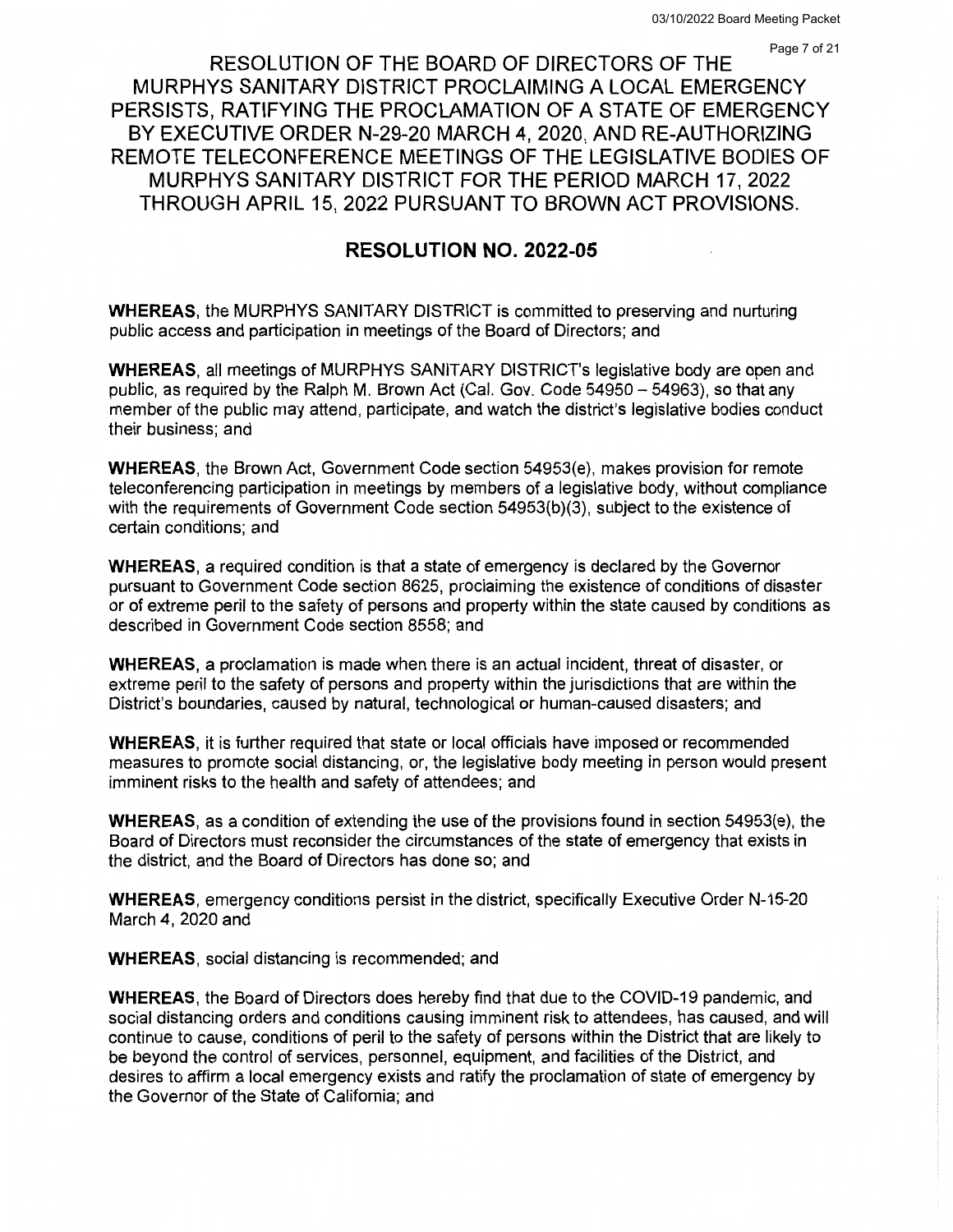**WHEREAS,** as a consequence of the local emergency persisting, the Board of Directors does hereby find that the legislative body of Murphys Sanitary District shall continue to conduct their meetings without compliance with paragraph (3) of subdivision (b) of Government Code section 54953, as authorized by subdivision (e) of section 54953, and that such legislative bodies shall continue to comply with the requirements to provide the public with access to the meetings as prescribed in paragraph (2) of subdivision (e) of section 54953; and

**WHEREAS,** Murphys Sanitary District will make available to the public online remote access via WebEx.

#### **NOW, THEREFORE, THE BOARD OF DIRECTORS OF Murphys Sanitary District DOES HEREBY RESOLVE AS FOLLOWS:**

Section 1. Recitals. The Recitals set forth above are true and correct and are incorporated into this Resolution by this reference.

Section 2. Affirmation that Local Emergency Persists. The Board of Directors hereby considers the conditions of the state of emergency in the district and proclaims that a local emergency persists throughout the district.

Section 3. Re-ratification of Governor's Proclamation of a State of Emergency. The Board hereby ratifies the Governor of the State of California's Proclamation of State of Emergency, effective as of its issuance date of March 4, 2020.

Section 4. Remote Teleconference Meetings. The Administration Manager or staff and legislative body of Murphys Sanitary District are hereby authorized and directed to take all actions necessary to carry out the intent and purpose of this Resolution including, continuing to conduct open and public meetings in accordance with Government Code section 54953(e) and other applicable provisions of the Brown Act.

Section 5. Effective Date of Resolution. This Resolution shall take effect immediately upon its adoption and shall be effective until the earlier of (i) April 15, 2022, or such time the Board of Directors adopts a subsequent resolution in accordance with Government Code section 54953(e)(3) to extend the time during which the legislative bodies of Murphys Sanitary District may continue to teleconference without compliance with paragraph (3) of subdivision (b) of section 54953.

**PASSED AND ADOPTED** by the Board of Directors of Murphys Sanitary District, this 10th day of March, 2022 by the following vote:

AYES: NOES: ABSENT: ABSTAIN:

> Steve Gonzales Board President

ATTEST:

L. Bruce Miller Secretary of the Board of Directors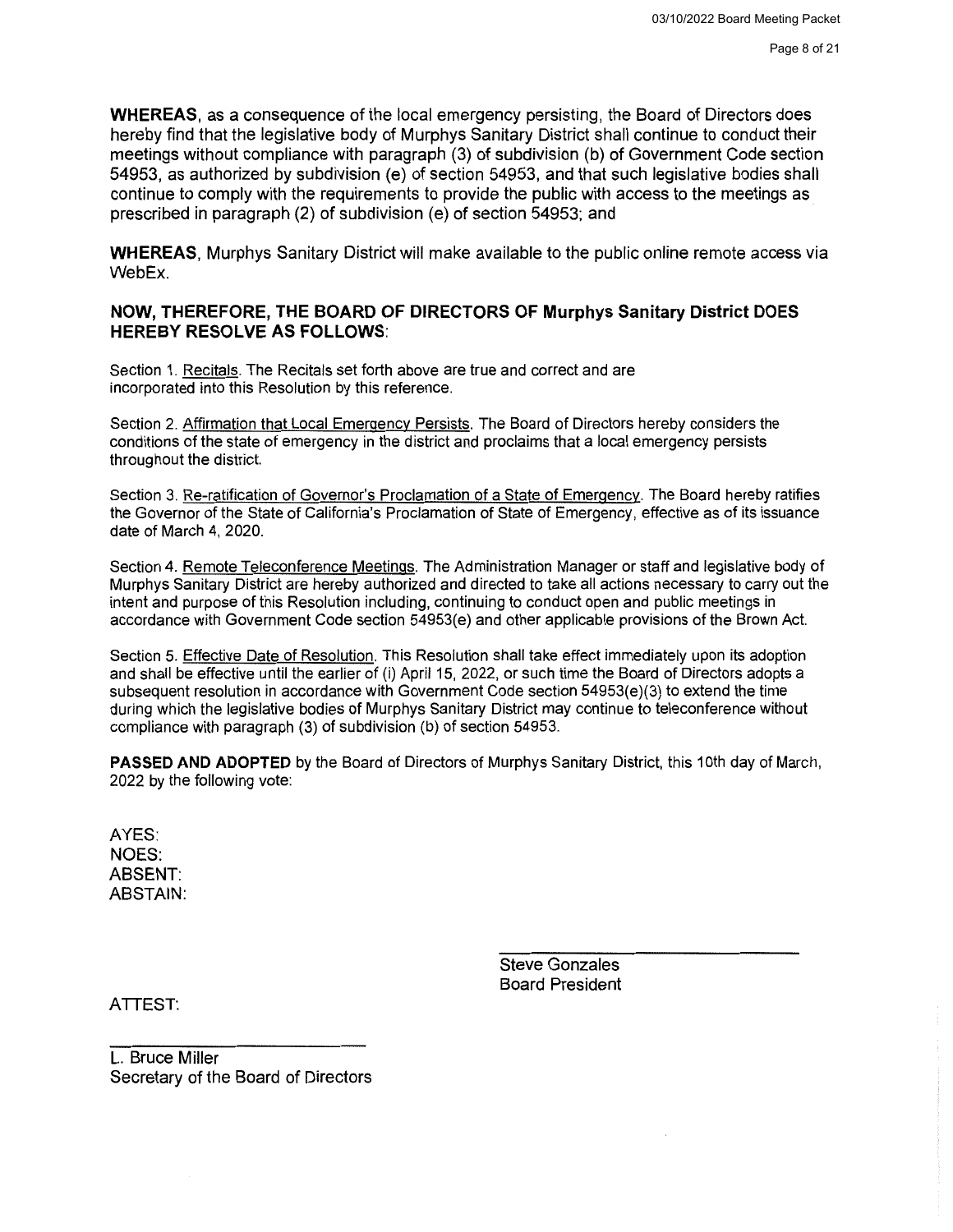# **ADMINISTRATION REPORT**

03/10/2022 Board Meeting February 2022 Cindy Secada

#### **Finance**

#### **Cash Fund Balances as of 02-28-2022**

| <b>El Dorado Checking</b>        |    | \$         |           | 116,837.37     |
|----------------------------------|----|------------|-----------|----------------|
| Reserves - LAIF                  |    |            |           | \$1,940,732.64 |
| <b>CalPERS Trust Acct Funds</b>  |    | \$         |           | 00.00          |
| UBS CD Accounts Matures 5/2022   |    | \$         |           | 100,000.00     |
| Petty Cash                       |    | \$         |           | 200.00         |
| <b>Total Cash Balances</b>       |    |            |           | \$2,157,770.01 |
| Feb Income                       | Ş  |            | 94,485.90 |                |
| <b>New Connection Funds YTD</b>  | \$ | 169,500.00 |           |                |
| <b>Grant Income YTD</b>          | \$ | 112,071.00 |           |                |
| Property Tax income YTD          | \$ |            | 7,100.29  |                |
| CD's Interest Earned -           | \$ |            | 0.00      |                |
| <b>YTD Interest Earned</b>       | \$ |            | 2,404.74  |                |
| <b>Budget performance target</b> |    |            | 66.67%    |                |
| <b>LAIF Performance</b><br>.234% |    |            | 1/31/2022 |                |

#### **Administration**

- 1. *We are at the eighth (8) month mark for our 2021/22/iscal year. We had another \$20,000 of new connection fees for February. We will continue to monitor the Telephone\lnternet accounts as we proceed through the fiscal year. Total operating expenses are 70% of budget.*
- 2. Strategy Funds (LAIF & any Investments): *as of 02/28/2022 balance is \$2,040,732.64. I have received information from UBS stating the CD rates are improving; current rates: 2 years 1.60% and 3 years 1.80%. We have our last CD maturing 5/2022. I will agendize this for our April meeting, including the first draft of the 2022-23 Budget. See attached balance sheet of 02/28/2022.*
- 3. IRWM: / *attended the Watershed Advisory Committee (WAC) and JPA meetings both held on 02/16/2022. Grant applications are moving forward and two projects in the plan that have been funded with TS-/RWM grants, have been completed.*
- 4. Murphys Oaks Sub-division: *Two homes are completed. There are fourteen (14} homes under construction, five (5) homes have been connected to the sewer main and inspected by Murphys Sanitary District; the billing will begin after we receive their occupancy certificate from the County. These are the first homes utilizing our new policy we adopted in January 2022. I am expecting at least one (1) more new connection permits to be purchased this fiscal year.*
- 5. WWTP Part Two (2) Force Main, Filters & Generator: *Planning grant application has been submitted. No updates to report. A response is not expected before March 2022.*
- 6. 700 Forms & Required Board Member Training *700 forms are due for all board members by April 1, 2022. I will work with each of you individually to complete the items.*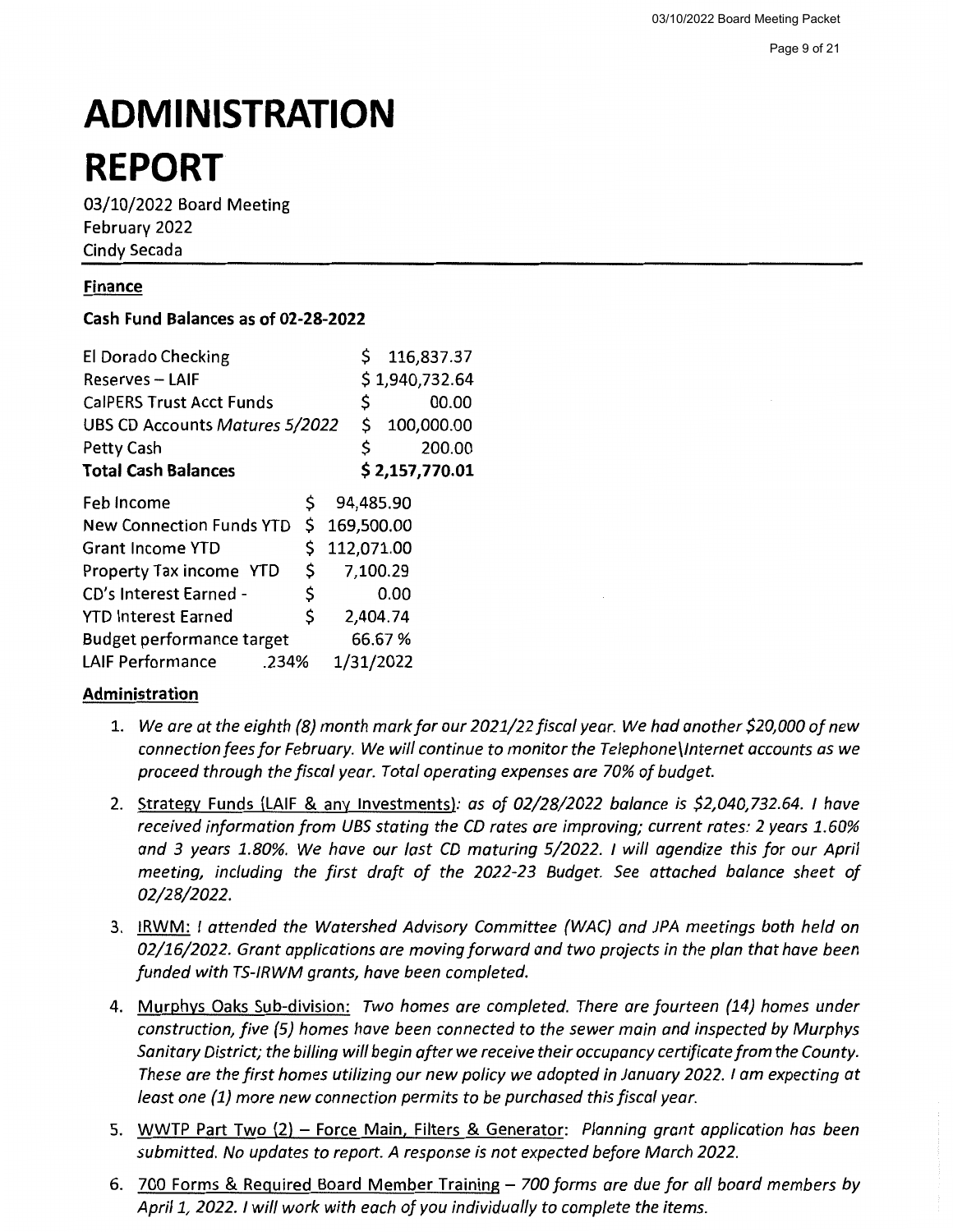|                                                   |                 |            |                      | % of Annual   |
|---------------------------------------------------|-----------------|------------|----------------------|---------------|
| 66.67%                                            | <b>Feb 2022</b> | 2021-22    | <b>Annual Budget</b> | <b>Budget</b> |
| Income                                            |                 |            |                      |               |
| 4100 · Srv Chrgs - Residential                    | 55,680.11       | 436,380.98 | 645,560.00           | 67.60%        |
| 4102 · Srv Chrgs - Apartments                     | 3,180.00        | 25,440.00  | 38,160.00            | 66.67%        |
| 4104 · Srv Chrgs - Lodges/Churches                | 360.00          | 2,880.00   | 4,320.00             | 66.67%        |
| 4106 · Srv Chrgs - School                         | 296.00          | 2,788.00   | 4,272.00             | 65.26%        |
| 4108 · Srv Chrgs - Commercial                     | 14,514.54       | 117,775.29 | 171,131.00           | 68.82%        |
| <b>Total Monthly Billing</b>                      | 74,030.65       | 585,264.27 | 863,443.00           | 67.78%        |
| 4110 · Plan Ck & Inspection Fees                  | 100.00          | 500.00     | 3,000.00             | 16.67%        |
| 4111 · Late Fees                                  | 249.01          | 2,425.59   | 1,500.00             | 161.71%       |
| $4120 \cdot$ Taxes                                | 0.00            | 80,318.57  | 125,000.00           | 64.25%        |
| 4130 · Other Services                             | 4.05            | 1,482.25   | 1,500.00             | 98.82%        |
| 4140 · General Reserve Interest                   | 2.19            | 2,404.74   | 3,000.00             | 80.16%        |
| 4150 · Vacant Lot Billing                         | 100.00          | 400.00     | 2,000.00             | 20.00%        |
| 4160 · Refunds - Rebates                          |                 | 341.94     | 474.00               | 72.14%        |
| 4200 · Connection Fees                            | 20,000.00       | 169,500.00 | 120,000.00           | 141.25%       |
| <b>Total Misc. Income</b>                         | 20,455.25       | 257,373.09 | 256,474.00           | 100.35%       |
| <b>TOTAL INCOME</b>                               | 94,485.90       | 842,637.36 | 1,119,917.00         | 75.24%        |
| Grant Funds - Other                               |                 |            | 0.00                 | 0.00%         |
| <b>Grant Funds - WWTP Construction</b>            |                 | 112,071.00 | 112,071.00           | 100.00%       |
| <b>Reserve Balance Transfer</b>                   |                 |            | 165,036.99           |               |
| <b>TOTAL INCOME</b>                               | 94,485.90       | 954,708.36 | 1,397,024.99         | 68.34%        |
| <b>Wages</b>                                      |                 |            |                      |               |
| $5001.00 \cdot Wages$ - Operations                | 14,654.40       | 131,236.80 | 190,541.00           | 68.88%        |
| 5001.50 · Wages - Administration                  | 9,464.77        | 85,755.35  | 126,203.53           | 67.95%        |
| 5002.00 · Overtime - Operations                   | 223.20          | 5,102.47   | 6,000.00             | 85.04%        |
| 5002.50 · Overtime - Office                       | 0.00            | 276.41     | 500.00               | 55.28%        |
| 5005.00 · On-Call Comp - Operations               | 400.00          | 3,800.00   | 5,200.00             | 73.08%        |
| <b>Total Wages</b>                                | 24,742.37       | 226,171.03 | 328,444.53           | 68.86%        |
| <b>Employee Benefits</b>                          |                 |            |                      |               |
| 5010.00 · Health Insurance - Operations           | 6,675.44        | 56,805.45  | 81,600.00            | 69.61%        |
| 5010.50 · Health Insurance Administration         | 2,032.25        | 18,271.02  | 26,400.00            | 69.21%        |
| 5015.00 Accrued Vacation - Operations             |                 | 1,488.00   | 3,622.00             | 41.08%        |
| 5015.50 Accrued Vacation - Administration         |                 |            | 1,701.00             | 0.00%         |
| 5010.10 · CalPERS Retirement - Unfunded Liability |                 | 187,000.00 | 200,000.00           | 93.50%        |
| 5020.00 · CalPERS Retirement - Operations         | 1,175.38        | 10,528.85  | 15,522.77            | 67.83%        |
| 5020.50 · CalPERS Retirement - Admin              | 589.84          | 5,308.58   | 9,586.00             | 55.38%        |
| <b>Total Employee Benefits</b>                    | 10,472.91       | 279,401.90 | 338,431.77           | 82.56%        |
| <b>PR Taxes</b>                                   |                 |            |                      |               |
| 5030.50 · FICA-Medicare                           | 2,203.51        | 20,212.31  | 29,510.69            | 68.49%        |
| <b>Total PR Taxes</b>                             | 2,203.51        | 20,212.31  | 29,510.69            | 68.49%        |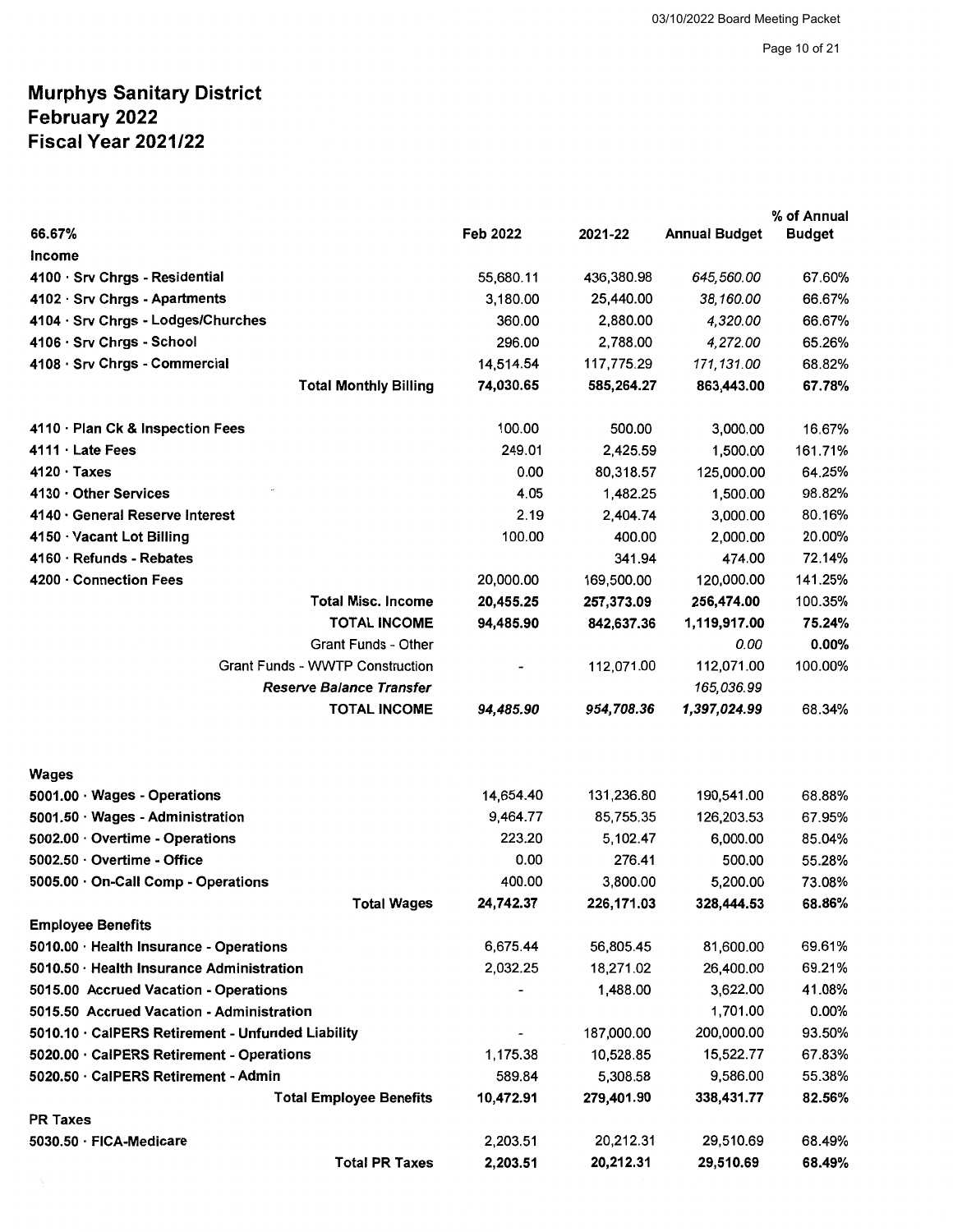Page 11 of 21

|                                                 |          |           |                      | % of Annual   |
|-------------------------------------------------|----------|-----------|----------------------|---------------|
| 66.67%                                          | Feb 2022 | 2021-22   | <b>Annual Budget</b> | <b>Budget</b> |
| Workman's Comp -                                |          |           |                      |               |
| 5040.00 · Workers Compensation - Operation      |          | 27,688.58 | 31,000.00            | 89.32%        |
| 5040.50 Workers Comp. - Administration          |          | 670.28    | 1.000.00             | 67.03%        |
| <b>Total Workman's Comp</b>                     |          | 28,358.86 | 32,000.00            | 88.62%        |
| <b>OPERATIONS - Maint &amp; Repairs - Other</b> |          |           |                      |               |
| $6001.10 \cdot R$ &M - Collection               |          | 3,629.96  | 3,000.00             | 121.00%       |
| $6001.20 \cdot R$ &M - Treatment                | 536.93   | 3.286.87  | 3,000.00             | 109.56%       |
| $6002.40 \cdot R$ &M - Truck                    | 208.42   | 223.89    | 4,000.00             | 5.60%         |
| $6003.40 \cdot R$ &M - Tractor                  |          | 146.00    | 1,000.00             | 14.60%        |
| 6004.40 · R&M -Trailer\Trash Pumps              |          |           | 500.00               | $0.00\%$      |
| 6005.40 · R&M - Hydro Equipment                 |          | 270.45    | 1,000.00             | 27.05%        |
| 6006.40 · R&M - Smi Tools & Equipment           |          | 544.13    | 1,000.00             | 54.41%        |
| <b>Total Maint &amp; Repairs - Other</b>        | 745.35   | 8,101.30  | 13,500.00            | 60.01%        |
| <b>OPERATIONS - Supplies</b>                    |          |           |                      |               |
| 6010.00 · Equipment Rental                      |          |           | 350.00               | $0.00\%$      |
| 6011.00 · Gas-Oil-Fuel                          | 478.88   | 2.790.99  | 8,000.00             | 34.89%        |
| 6012.10 · Supplies - Collection                 | 171.66   | 816.30    | 1,500.00             | 54.42%        |
| 6012.20 · Supplies - Treatment                  | 16.15    | 15,129.51 | 35,000.00            | 43.23%        |
| 6013.00 · Safety Supplies                       |          |           | 1,000.00             | $0.00\%$      |
| 6014.00 · Small Tools - Equipment CIP           |          |           | 7,000.00             | 0.00%         |
| $6015.00 \cdot$ Uniforms                        | 222.13   | 1.495.05  | 4,000.00             | 37.38%        |
| <b>OPERATIONS - Supplies</b>                    | 888.82   | 20,231.85 | 56,850.00            | 35.59%        |
| <b>OPERATIONS - Utilities</b>                   |          |           |                      |               |
| $6021.10 \cdot$ Electric - Water                | 2,445.86 | 10,583.47 | 12,000.00            | 88.20%        |
| 6021.20 · Electric - Water - Garbage            | 1,980.56 | 17,432.72 | 26,000.00            | 67.05%        |
| $6022.00 \cdot$ Telephone - Internet            | 377.63   | 3.276.64  | 4.000.00             | 81.92%        |
| <b>Total Utilities</b>                          | 4,804.05 | 31,292.83 | 42,000.00            | 74.51%        |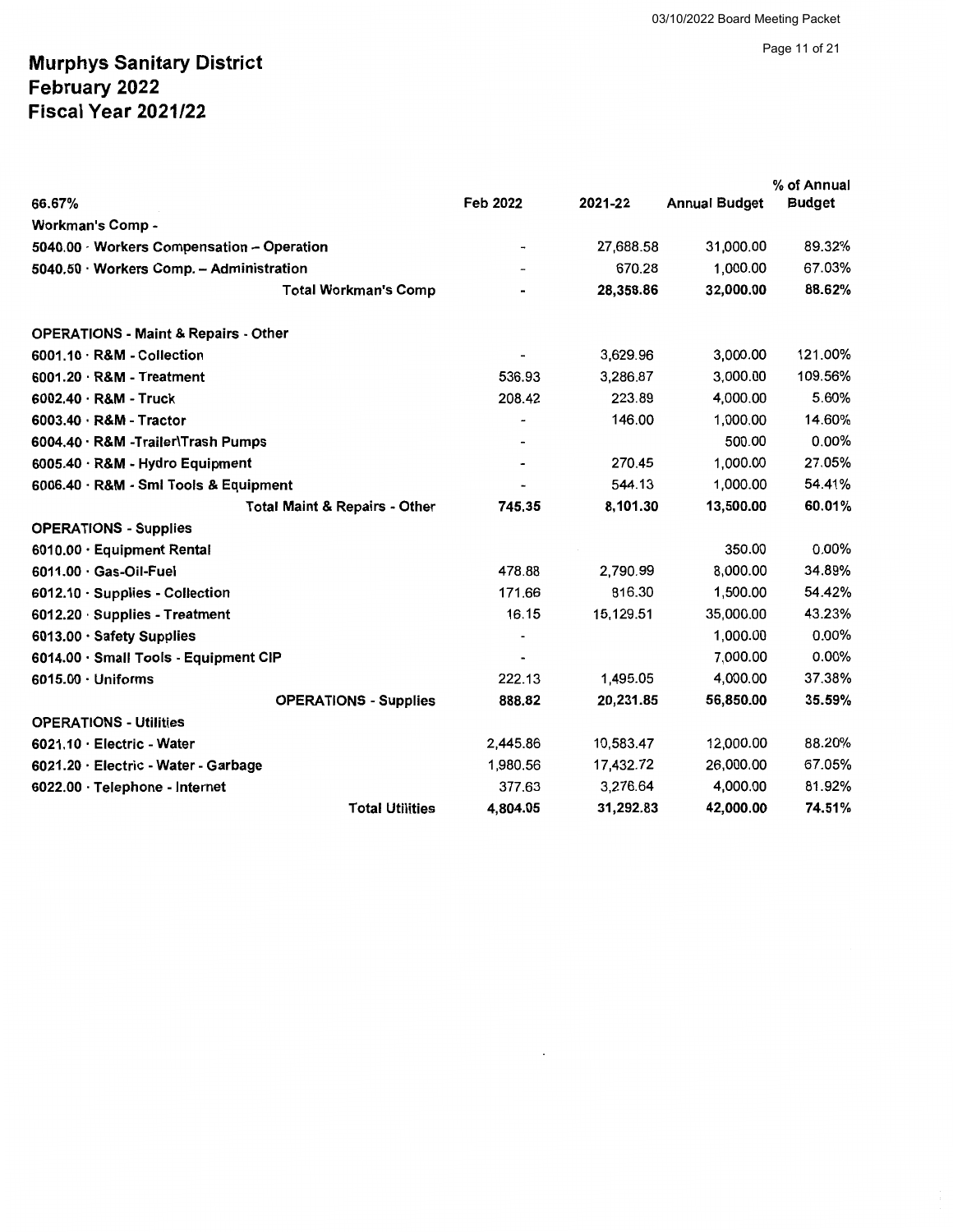|                                              |          |           |                      | % of Annual   |
|----------------------------------------------|----------|-----------|----------------------|---------------|
| 66.67%                                       | Feb 2022 | 2021-22   | <b>Annual Budget</b> | <b>Budget</b> |
| <b>OPERATIONS - Other</b>                    |          |           |                      |               |
| 6031.20 · Education Operations               |          | 1,250.21  | 3,000.00             | 41.67%        |
| 6032.20 · Research - Monitoring              | 4,721.55 | 16,543.85 | 24,000.00            | 68.93%        |
| 6033.00 · Answering Service                  | 262.00   | 1,893.00  | 3,036.00             | 62.35%        |
| 6034.00 · Alarm \Security All departments    | 106.84   | 2,608.60  | 6,881.00             | 37.91%        |
| <b>Total Other</b>                           | 5,090.39 | 22,295.66 | 36,917.00            | 60.39%        |
| <b>ADMINISTRATION - Rents - Leases</b>       |          |           |                      |               |
| 7050.10 · Rents & Leases - Collection        |          | 720.00    | 720.00               | 100.00%       |
| $7050.50 \cdot$ Rents & Leases               |          | 4,550.00  | 7,800.00             | 58.33%        |
| <b>Total Rents - Leases</b>                  |          | 5,270.00  | 8,520.00             | 61.85%        |
| <b>ADMINISTRATIVE - Supplies</b>             |          |           |                      |               |
| 7011.00 · Office Supplies - Operations       | 333.39   | 1,412.26  | 2,000.00             | 70.61%        |
| 7011.50 · Office Supplies - Admin            | 310.46   | 2,197.44  | 4,000.00             | 54.94%        |
| $7012.50 \cdot Postaae$                      |          | 1,863.95  | 3,300.00             | 56.48%        |
| 7013.50 · Printing                           |          |           | 200.00               | 0.00%         |
| 7014.00 · Publications - Operations          |          |           | 200.00               | 0.00%         |
| 7015.50 · Office Equipment-Software          | 63.29    | 3,817.78  | 3,000.00             | 127.26%       |
| <b>Total Supplies</b>                        | 707.14   | 9,291.43  | 12,700.00            | 73.16%        |
| <b>ADMINISTRATIVE - Utilities</b>            |          |           |                      |               |
| 7021.50 · Electric - Water                   | 199.73   | 1,261.25  | 1,700.00             | 74.19%        |
| 7022.50 · Telephone-Internet Access          | 357.49   | 3,024.81  | 4,000.00             | 75.62%        |
| <b>Total Utilities</b>                       | 557.22   | 4,286.06  | 5,700.00             | 75.19%        |
| <b>ADMINISTRATIVE - Other</b>                |          |           |                      |               |
| 7030.50 · Bank Charges - Vanco Auto Pay Fees | 113.00   | 765.25    | 1,100.00             | 69.57%        |
| 7031.50 · County Lien Costs - Mileage        |          | 221.23    | 500.00               | 44.25%        |
| 7032.50 · Interest Expense                   |          |           |                      |               |
| $7034.50 \cdot$ Education                    |          |           | 3,000.00             | $0.00\%$      |
| $7035.50 \cdot$ Memberships                  |          | 8,697.00  | 9,800.00             | 88.74%        |
| 7036.50 · Grant Expenses - Force Main        |          | 4,947.50  | 25,000.00            | 19.79%        |
| <b>Total Other</b>                           | 113.00   | 14,630.98 | 39,400.00            | 37.13%        |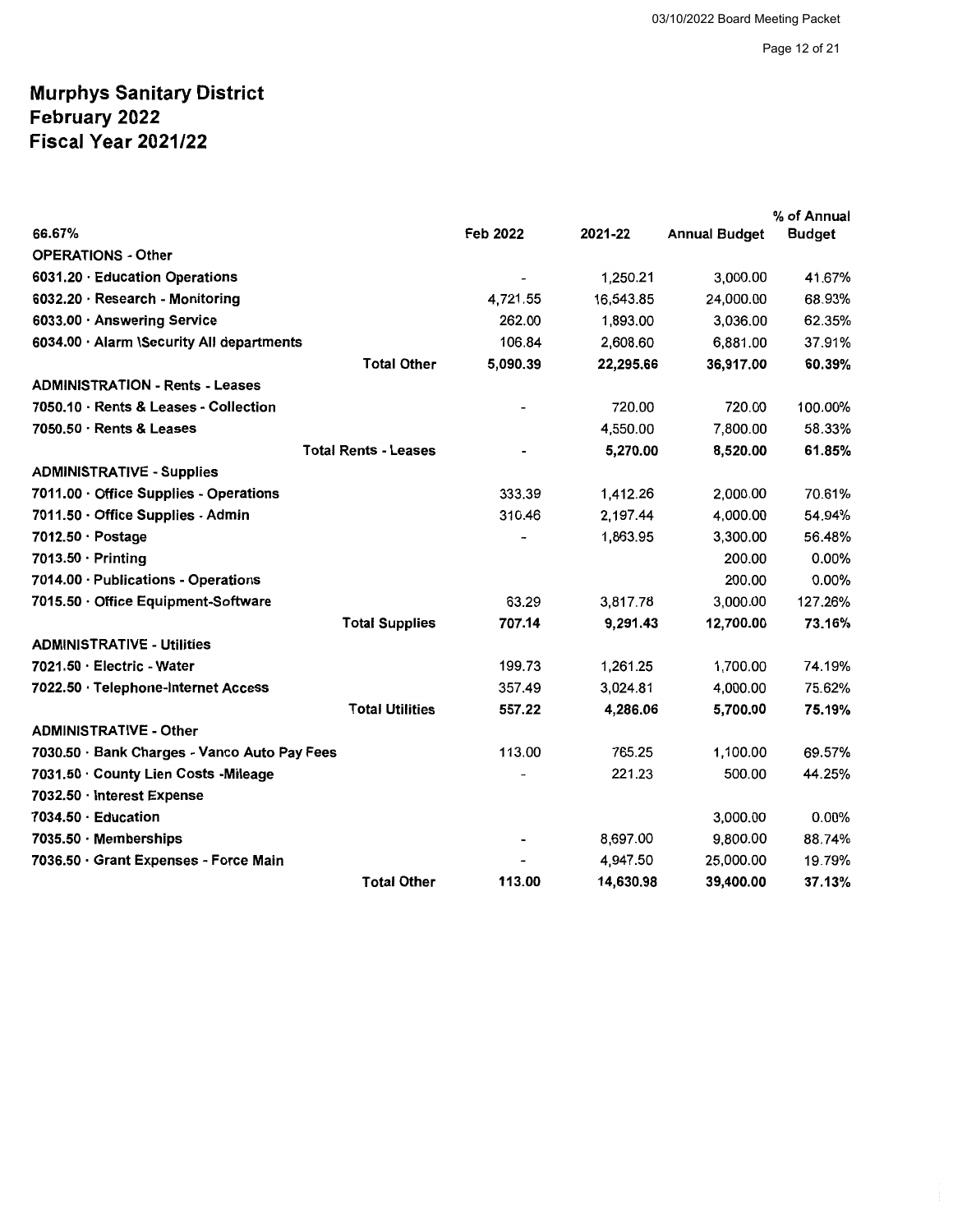#### Page 13 of 21

|                                                 |                          |            |                      | % of Annual    |
|-------------------------------------------------|--------------------------|------------|----------------------|----------------|
| 66.67%                                          | Feb 2022                 | 2021-22    | <b>Annual Budget</b> | <b>Budget</b>  |
| <b>ADMINISTRATIVE - Insurance</b>               |                          |            |                      |                |
| 7040.50 Liability Ins                           |                          | 26,954.54  | 27,030.00            | 99.72%         |
| <b>Total Insurance</b>                          |                          | 26,954.54  | 27,030.00            | 99.72%         |
| <b>ADMINISTRATIVE - Professional</b>            |                          |            |                      |                |
| 7054.50 Office Cleaning                         | 60.00                    | 480.00     | 720.00               | 66.67%         |
| 7053.50 · Professional - Accounting             | $\overline{\phantom{a}}$ | 8,500.00   | 8,500.00             | 100.00%        |
| 7051.50 · Professional - Legal Services         |                          | 1,847.00   | 4,780.00             | 38.64%         |
| 7052.50 · Board Expenses                        | 500.00                   | 5,253.56   | 10,950.00            | 47.98%         |
| <b>Total Professional</b>                       | 560.00                   | 16,080.56  | 24,950.00            | 64.45%         |
| <b>ADMINISTRATIVE - License - Permits</b>       |                          |            |                      |                |
| $7070.00 \cdot$ State Permits                   |                          | 26,862.00  | 31,000.00            | 86.65%         |
| 7071.20 · Plan Check Permits - Treatment        |                          |            | 3.000.00             | $0.00\%$       |
| <b>Total License Permits</b>                    |                          | 26,862.00  | 34,000.00            | 79.01%         |
| <b>ADMINISTRATIVE - Advertising</b>             |                          |            |                      |                |
| 7080.50 · Advertising                           |                          |            | 750.00               | 0.00%          |
| 7081.50 · Customer Outreach                     |                          |            | 750.00               | $0.00\%$       |
| <b>Total Advertising</b>                        |                          | 0.00       | 1,500.00             | $0.00\%$       |
| <b>ADMINISTRATIVE - Engineering</b>             |                          |            |                      |                |
| 8500.50 · Engineering-General                   |                          | 265.00     | 25,000.00            | 1.06%          |
| <b>Total Engineering</b>                        |                          | 265.00     | 25,000.00            | 1.06%          |
| <b>TOTAL OPERATING EXPENSES</b>                 | 50,884.76                | 739,706.31 | 1,056,453.99         | 70.02%         |
| <b>CAPITAL EXPENSE - Loans</b>                  |                          |            |                      |                |
| 9030.00 · WWTP Upgrade DWR Loan                 |                          |            | 51,000.00            |                |
| <b>Total Capital Loans</b>                      |                          |            | 51,000.00            | 0.00%          |
| <b>CAPITAL EXPENSES - CIP</b>                   |                          |            |                      |                |
| 9007.00 · Capital Equipment Repair\Replace      |                          |            | 10,000.00            | 0              |
| 9009.00 · Projects SSMP - EAP - Inundation Maps |                          |            |                      | #DIV/0!        |
| 9021.20 · CIP WWTP Upgrade II                   |                          | 827.50     | 165,000.00           | 0.50%          |
| 9022.00 · Treatment Plant Upgrade - Grant Funds |                          |            |                      | #DIV/0!        |
| <b>Total Capital Expenses-CIP</b>               |                          | 827.50     | 175,000.00           | 0.00472857     |
| <b>TOTAL CAPITAL</b>                            |                          | 827.50     | 226,000.00           | 0.0036615      |
| <b>Cash to Reserves</b>                         |                          |            |                      | <b>#DIV/0!</b> |
| <b>Cash to Reserves from Grant Proceed</b>      |                          |            | 112,071.00           | 0.00%          |
| <b>TOTAL EXPENSES</b>                           | 50,884.76                | 740,533.81 | 1,394,524.99         | 53.10%         |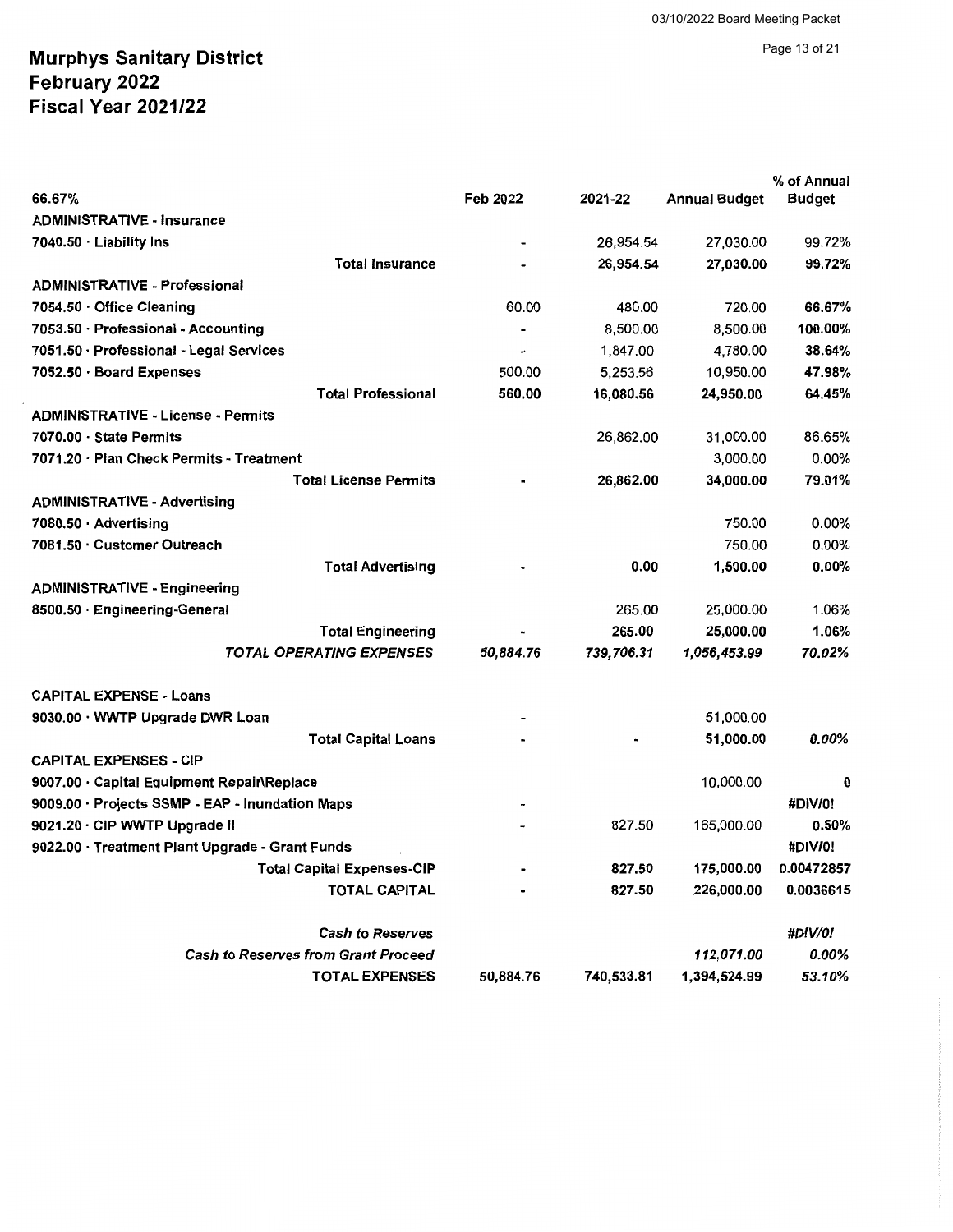# **Operating and Strategy Fund Report As of 02/28/2022**

Income:

- Income from sewer service fees, plan check fees, inspection fees, Interest, other services to: General - Operating Fund
- Income from Taxes, new connection fees to Strategy Fund
- Income from Grant Funds General Operating Fund or Strategy Fund or reimburses the fund that made the original payment to the vendor for which the grant payment was received.

Operating Fund Allocation (El Dorado Savings Bank): \$116,837.37

• Budgeted operating costs

Strategy Fund Allocation (LAIF and Other Investment Account Balances): \$2,040,732.64 Priority Allocations:

- Reserve Three (3) months of Billing Income, used to offset any income deficiencies. Fixed amount determined during the budget process. \$215,862
- Debt Service Amount equal to a minimum of 1 (one) year debt service with respect to the districts debt service obligation(s). Fixed amount determined during the budget process. \$51,000

Strategy Fund Balance after priority: \$ 1,773,870.64 Secondary Allocations:

- Capital Repair & Replacement 50% of Strategy Fund Account Balance (CIP); less any adjustments for expenses. \$886,935.32
- Equipment Repair & Replacement 20% of Strategy Fund Account Balance (Equipment); less any adjustments for expenses. \$354,474.13
- Discretionary Fund 30% of Strategy Fund Account Balance; less any adjustments for expenses. \$532,161.20 (On 1/13/2022 \$400,000 used to purchase office building)

Other requirements:

- During each budget process, the individual fund balances will be determined for the new fiscal year using the Strategy Fund (LAIF and other investment accounts) balance as of 5/1 of each year. The percentages assigned to a fund can be changed during this process.
- If a fund has used some of its allocation, that will be considered during the annual reallocation process as to how much will be allocated.
- When a secondary allocation fund has used any of the funds per formula above, the balance of that account will be lowered to reflect the amount used for the remainder of the fiscal year.
- No re-allocation of fund balances based on the cash account balances throughout the current fiscal year, will be performed until the next fiscal year budget process.
- Use the current 10-year CIP as our guide for capital expenses
- Any withdrawals of \$50,000 or more from the Discretionary Fund must have at least three (3) board members voting to approve the expenditure.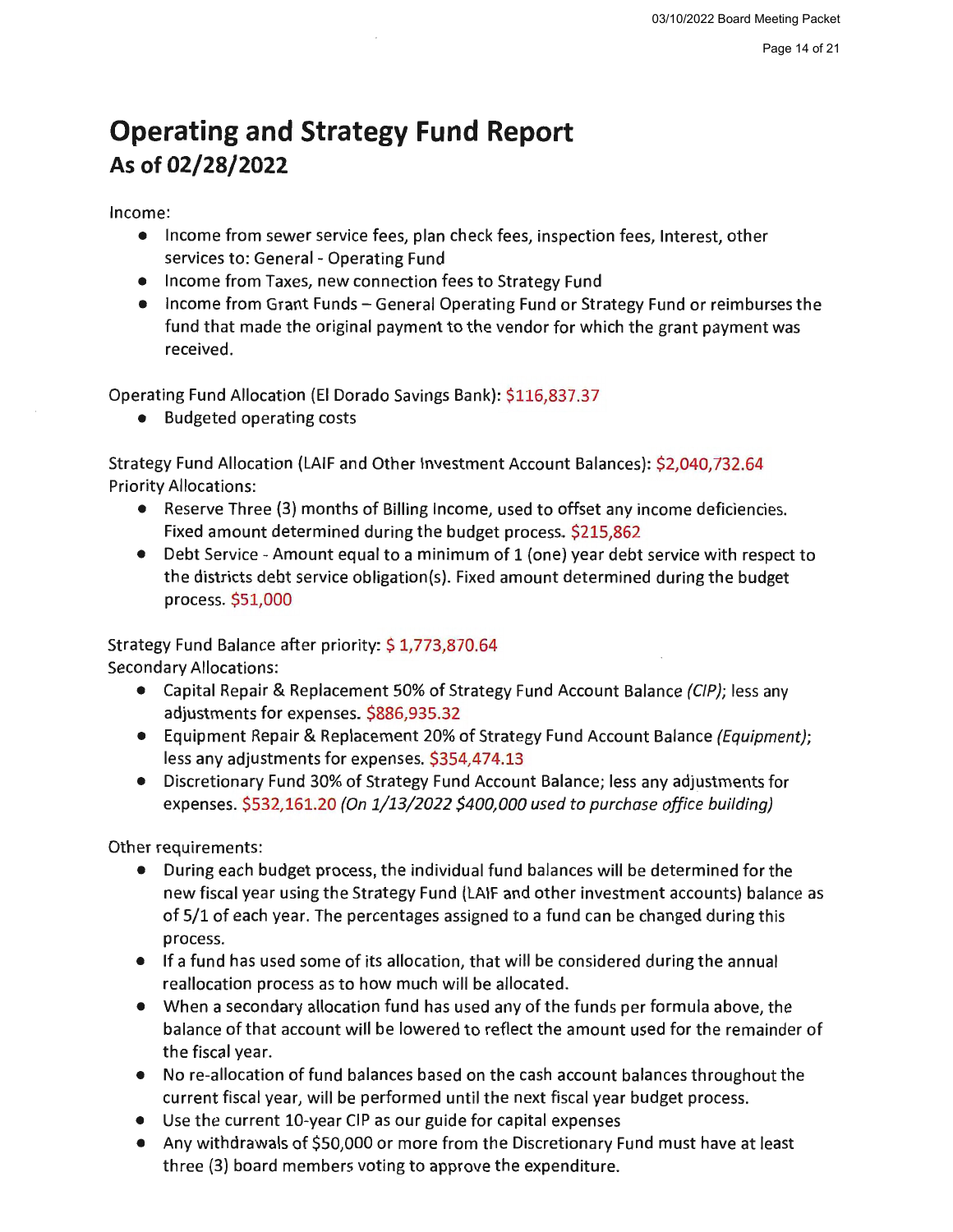1:43 PM

03/07/22 Cash Basis

## **Murphys Sanitary District Balance Sheet**  As of February 28, 2022

|                                                           | Feb 28, 22    |
|-----------------------------------------------------------|---------------|
| <b>ASSETS</b>                                             |               |
| <b>Current Assets</b>                                     |               |
| <b>Checking/Savings</b>                                   |               |
| <b>Operating Fund</b>                                     | 116,837.37    |
| <b>Cash Drawer</b>                                        | 200.00        |
| <b>Fund Accounts</b>                                      |               |
| LAIF                                                      | 1,940,732.64  |
| <b>UBS CD 3</b>                                           | 100,000.00    |
| <b>Total Fund Accounts</b>                                | 2,040,732.64  |
| <b>Total Checking/Savings</b>                             | 2,157,770.01  |
|                                                           |               |
| <b>Accounts Receivable</b><br>11000 · Accounts Receivable | $-7,816.38$   |
| <b>Total Accounts Receivable</b>                          | -7,816.38     |
| <b>Other Current Assets</b>                               |               |
| <b>Prepaid Expenses</b>                                   | 32,045.33     |
| <b>CIP Force Main</b>                                     | 14,527.45     |
| <b>Const. Grant Receivables</b>                           | 112,071.00    |
| <b>Deferred Outflows-Contribution</b>                     | 69,905.00     |
| <b>Grant Funds Receivables</b>                            | 61,870.44     |
| <b>Rent Deposit</b>                                       | 600.00        |
| 12000 · Undeposited Funds                                 | 4,129.22      |
| <b>Total Other Current Assets</b>                         | 295,148.44    |
| <b>Total Current Assets</b>                               | 2,445,102.07  |
| <b>Fixed Assets</b>                                       |               |
| 15 Ernest St                                              | 400,000.00    |
| <b>Total Fixed Assets</b>                                 | 400,000.00    |
| <b>Other Assets</b>                                       |               |
| Capital WWTP Upgrade 2021                                 | 5,036,791.47  |
| <b>Accumulated Depreciation</b>                           | -1,911,254.48 |
| <b>Donated Property</b>                                   | 1,440,389.00  |
| Land                                                      | 274,091.29    |
| <b>Collection Expansion</b>                               | 216,729.72    |
| <b>Capital Equipment</b>                                  | 181,671.83    |
| <b>Capital Administration</b>                             | 7.185.80      |
| <b>Capital Improvement-Treatment</b>                      | 1,880,068.90  |
| <b>Capital Improvement-Collection</b>                     | 19,897.00     |
| <b>Subsurface Lines</b>                                   | 1,797,846.73  |
| <b>Total Other Assets</b>                                 | 8,943,417.26  |
| <b>TOTAL ASSETS</b>                                       | 11,788,519.33 |
| <b>LIABILITIES &amp; EQUITY</b>                           |               |
| Liabilities                                               |               |
| <b>Current Liabilities</b>                                |               |
| <b>Other Current Liabilities</b>                          |               |
| <b>Compensated Absences</b>                               | 24,034.36     |
| <b>Accrued Interest</b>                                   | 5,117.32      |
|                                                           |               |
| <b>Total Other Current Liabilities</b>                    | 29,151.68     |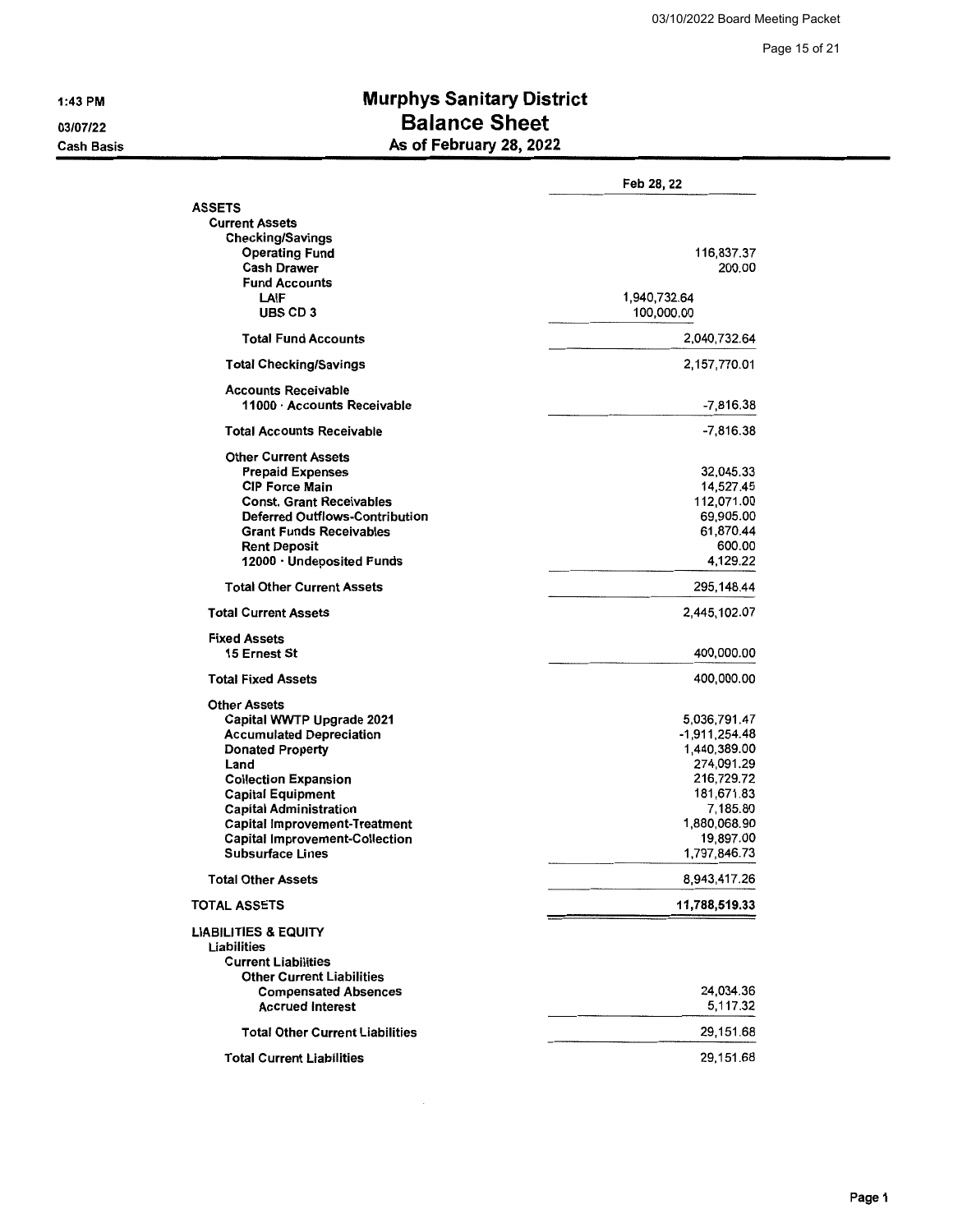1:43 PM

03/07/22 Cash Basis

## **Murphys Sanitary District Balance Sheet As of February 28, 2022**

|                                                                                                                       | Feb 28, 22                             |
|-----------------------------------------------------------------------------------------------------------------------|----------------------------------------|
| Long Term Liabilities<br><b>SWRCB Loan WWTP Upgrade</b><br>Deferred Inflows-Actuarial<br><b>Net Pension Liability</b> | 1,003,397.00<br>3,618.00<br>181,426.00 |
| <b>Total Long Term Liabilities</b>                                                                                    | 1,188,441.00                           |
| <b>Total Liabilities</b>                                                                                              | 1,217,592.68                           |
| Equity<br><b>CAPITAL WWTP Bridge Loan</b><br><b>Capital Balances</b><br><b>Fund Balance</b>                           | 2.134.562.50<br>3,759,539.44           |
| <b>Total Capital Balances</b>                                                                                         | 3,759,539.44                           |
| 3200 · Retained Earnings<br>Net Income                                                                                | 4,462,650.16<br>214.174.55             |
| <b>Total Equity</b>                                                                                                   | 10,570,926.65                          |
| TOTAL LIABILITIES & EQUITY                                                                                            | 11,788,519.33                          |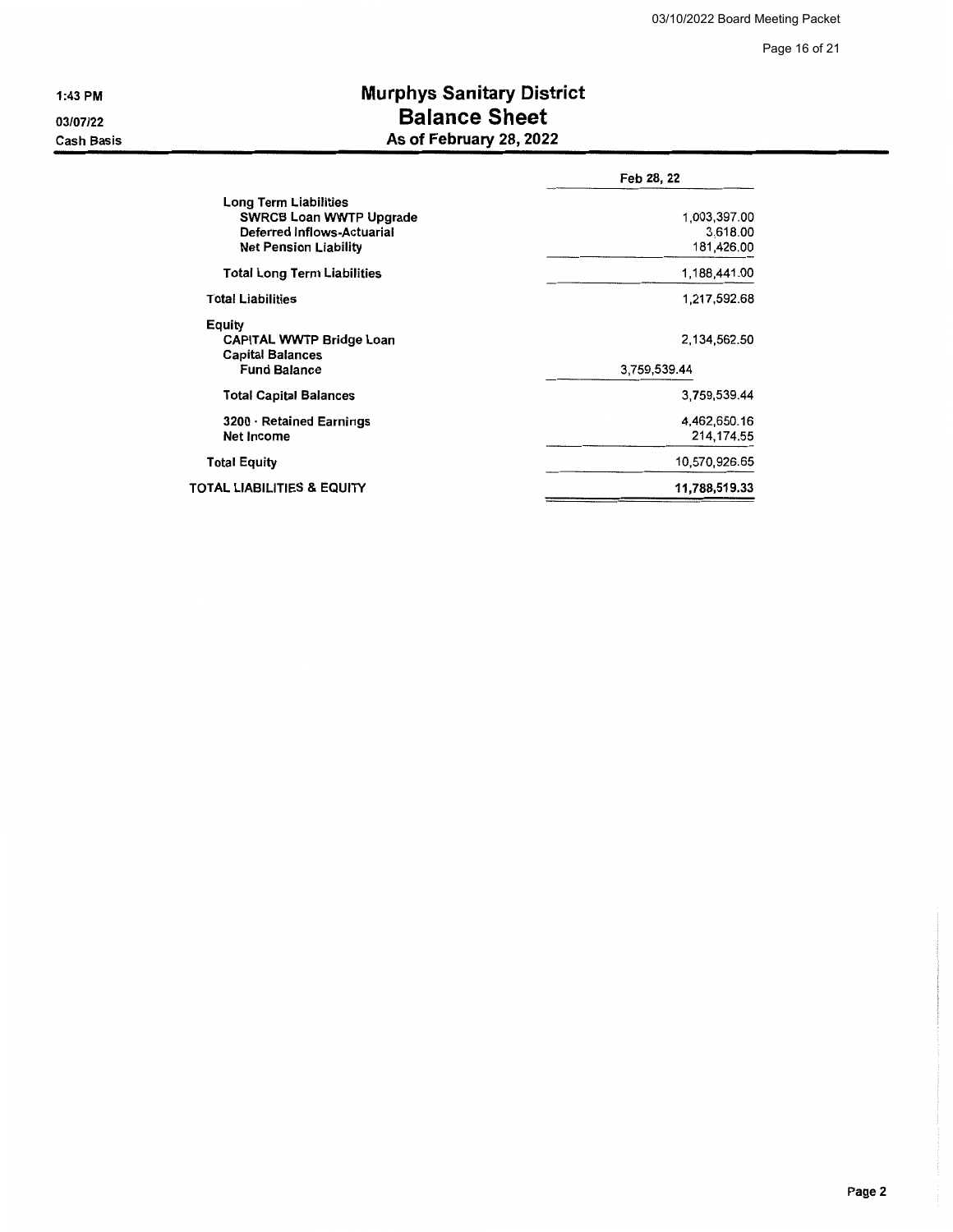Page 17 of 21



# **PMIA/LAIF Performance Report as of 02/10/22**



## **PMIA Average Monthly Effective Yields<sup>(1)</sup>**

**0.234**  0.212 0.203

**Jan**  Dec Nov

## **Quarterly Performance Quarter Ended 12/31/21**

| 0.23                |
|---------------------|
| 0.00000625812849570 |
| 0.997439120         |
| 0.22%               |
| 0.21%               |
| 340                 |
|                     |



Chart does not include \$6,159,000.00 in mortgages, which equates to 0.003%. Percentages may not total 100% due to rounding.

#### **Daily rates are now available here. View PMIA Daily Rates**

*Notes: The apportionment rate includes interest earned on the Ca/PERS Supplemental Pension Payment pursuant to Government Code 20825 (c)(l) and interest earned on the Wildfire Fund loan pursuant to Public Utility Code 3288 (a).* 

Source: 1<sup>1</sup>1 State of California, Office of the Treasurer 121 State of Calfiornia, Office of the Controller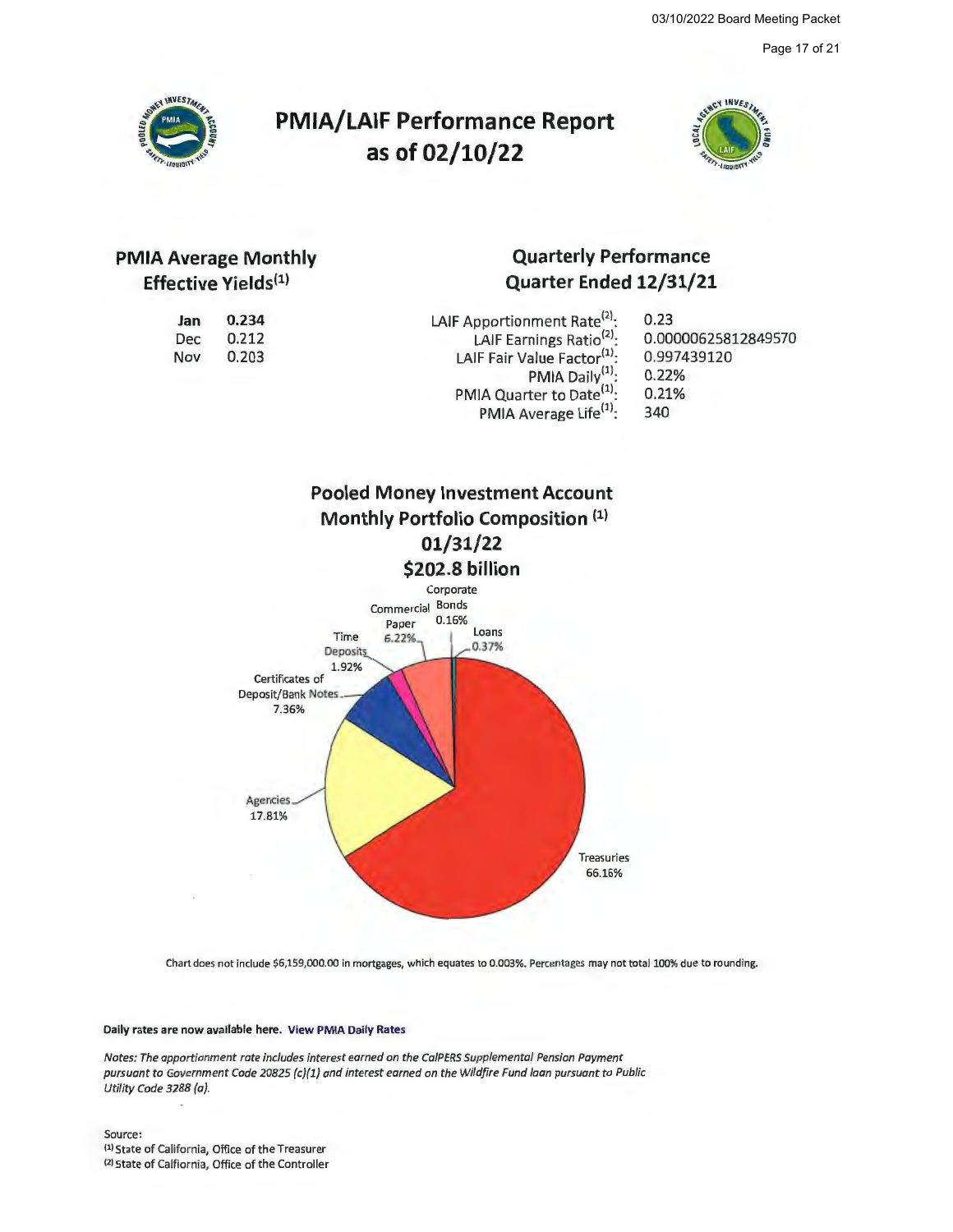# **WWTP MONTHLY TOTALS**

# **And Review**

MONTH: February YEAR: 2022

| Pond# $4$                     | 8" elevation gain, starting March<br>at $2263'$ |
|-------------------------------|-------------------------------------------------|
|                               |                                                 |
|                               | (2' higher-approximately 6                      |
|                               | million gallons more in storage                 |
|                               | than March 2021)                                |
| PG&E Kilo use                 | 419 kWhrs at WWTP                               |
|                               | 85 kWhrs at IPS                                 |
| Rain Fall at WWTF             | 0.4" recorded between the $22nd$                |
|                               | and 23rd                                        |
| CL2 Usage                     | None                                            |
| Plant influent gallons        | 3,518,000 gallons                               |
|                               | (500k less than February 2021)                  |
| Effluent gallons              | None                                            |
| Ironstone Influent            | 97,600 gallons AVG                              |
| Hydro flushing lineal footage | $>2,000$ ' targeted                             |
| <b>Sewer Overflow Count</b>   | None                                            |
| Spray Field Gallons Applied   | None                                            |

• IPS check valves, pump belts and motor lubrication serviced and cleaned on the 15<sup>th</sup>. The amount of debris ragging on the check valve amateurs appears to be consistent in amount and material make up as the last service at the end of December. Operations have shortened the timing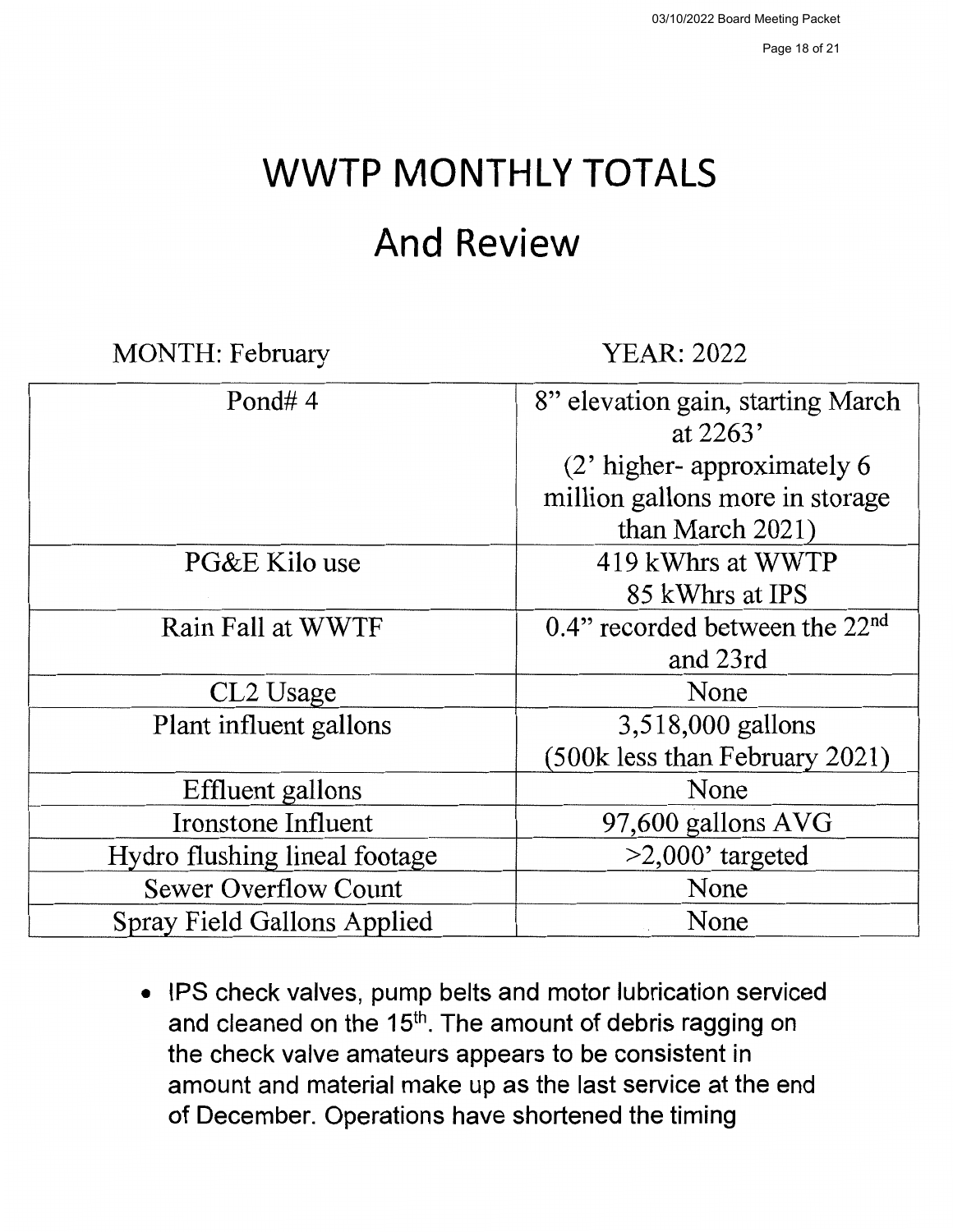between servicing from quarterly to every two months. There were not any performance issues with either of the pumps causing the increase in service frequency but, the amount of debris recovered considerable, warranting a schedule change.

- Param Dhillon our regional Division of Dams inspector conducted our annual facility check on the 9<sup>th</sup>. Generally, our Dam, dikes, gate, spillway and weeps and were found in good repair and working order however, we do have a on going battle with gophers and ground squirrels burrowing around our ponds. Some different vector baiting technics were discussed with Param and immediately implemented.
- Grant Fong from Northstar Chemicals was at the Plant on the  $17<sup>th</sup>$  to finalize the chlorine tank placement and delivery. Lead time for the install can be the end of March which could necessitate a final delivery from Brentag before we switch chemical suppliers. Chemical carry over was discussed with Grant and will be taken into account and transferred by Northstar's installation techs.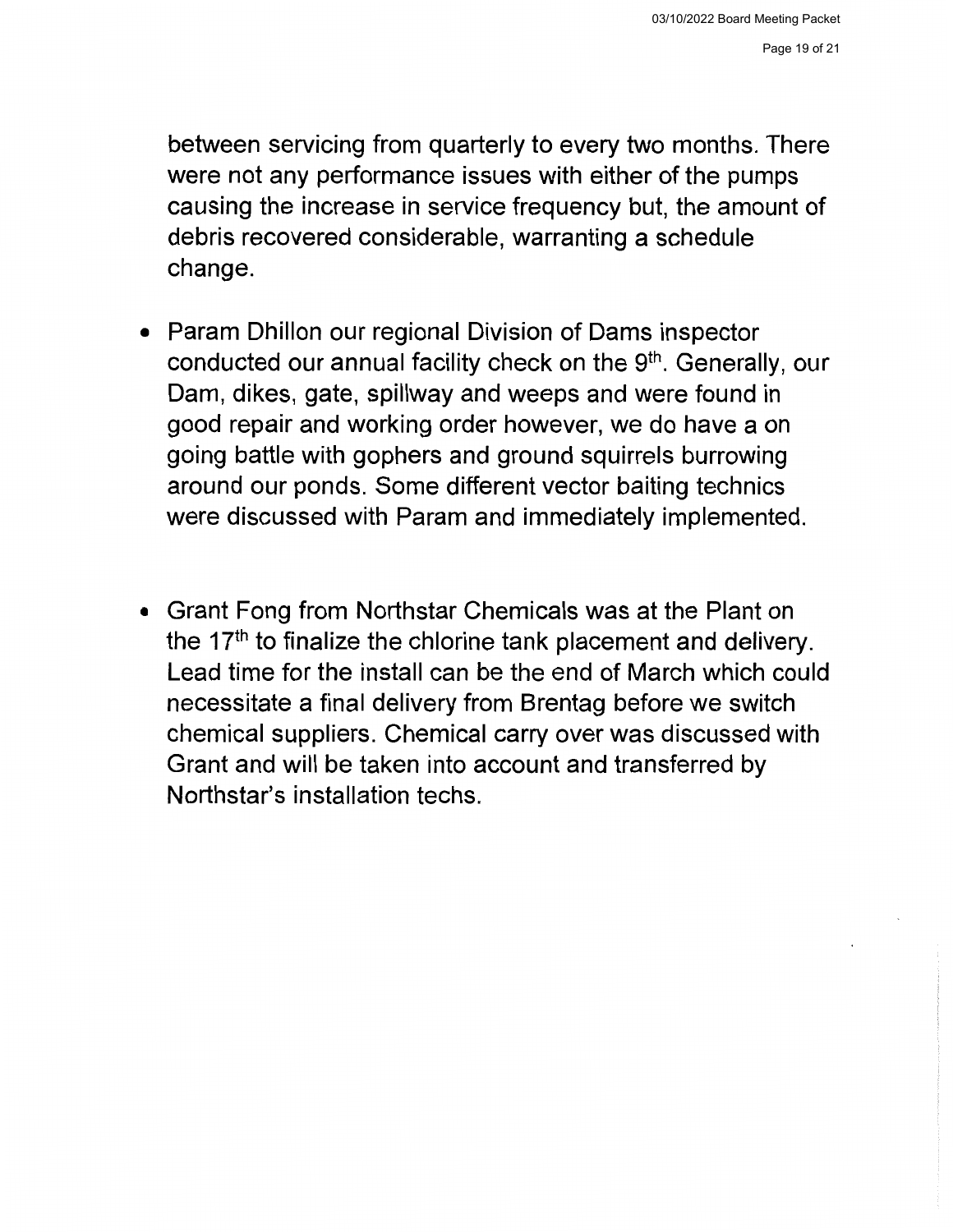#### 5/13/2021 Added Cost of Living Or 2.00% **APPROVED SALARY SCHEDULE**

### **Position**

|                               | <b>HOURLY RANGE</b> |       |           |           |
|-------------------------------|---------------------|-------|-----------|-----------|
| <b>Administration Manager</b> | 31.46               | 42.62 | 65,430.14 | 88,640.45 |
| <b>Operations Manager</b>     | 31.46               | 42.62 | 65,430.14 | 88,640.45 |
| <b>General Manager</b>        | 31.46               | 42.62 | 65,430.14 | 88,640.45 |
| <b>Certified Operators</b>    | 19.92               | 37.29 | 41,434.85 | 77,565.70 |
| <b>Operator in Training</b>   | 16.77               | 20.00 | 34,879.10 | 41,600.00 |
| Finance-Office Manager        | 20.97               | 31.97 | 43,620.10 | 66,490.94 |
| <b>Accounting Clerk</b>       | 15.73               | 26.64 | 32,715.07 | 55,416.19 |
| Administrative Assistant      | 15.73               | 26.64 | 32,715.07 | 55,416.19 |
| Temporary Staff               | 15.73               | 19.18 | 32,715.07 | 39,886.08 |

Page 20 of 21

Page 20 of 21